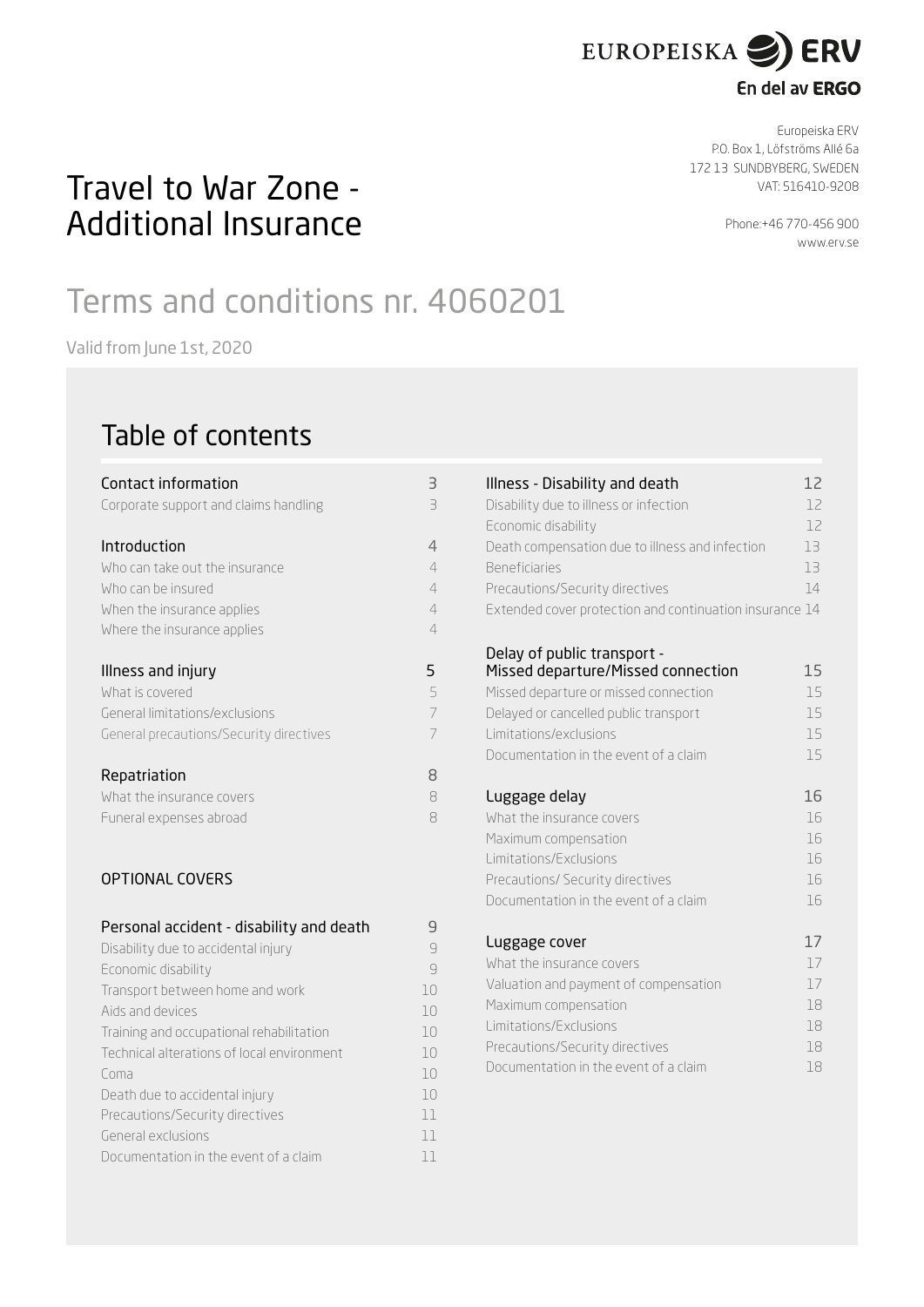## Table of contents

| Curtailment                             | 19 |
|-----------------------------------------|----|
| Curtailment                             | 19 |
| Replacement employee                    | 19 |
| Reimbursement of unused travel expenses | 19 |
| Maximum cover                           | 19 |
| Limitations/Exclusions                  | 19 |
| Replacement employee                    | 20 |
| Curtailment                             | 20 |
| Replacement employee                    | 20 |
| Reimbursement of unused travel expenses | 20 |
| Maximum cover                           | 20 |
| Limitations/Exclusions                  | 20 |
| Excess coverage                         | 21 |
| Home insurance                          | 21 |
| Car insurance                           | 21 |
| Limitations/Exclusions                  | 21 |
| Precautions/Security directives         | 21 |
| Documentation in the event of a claim   | 21 |

## Common terms and conditions of the contract 23

| Notification of claim |  |
|-----------------------|--|
|                       |  |

| <b>Definitions</b> | 28 |
|--------------------|----|
|                    |    |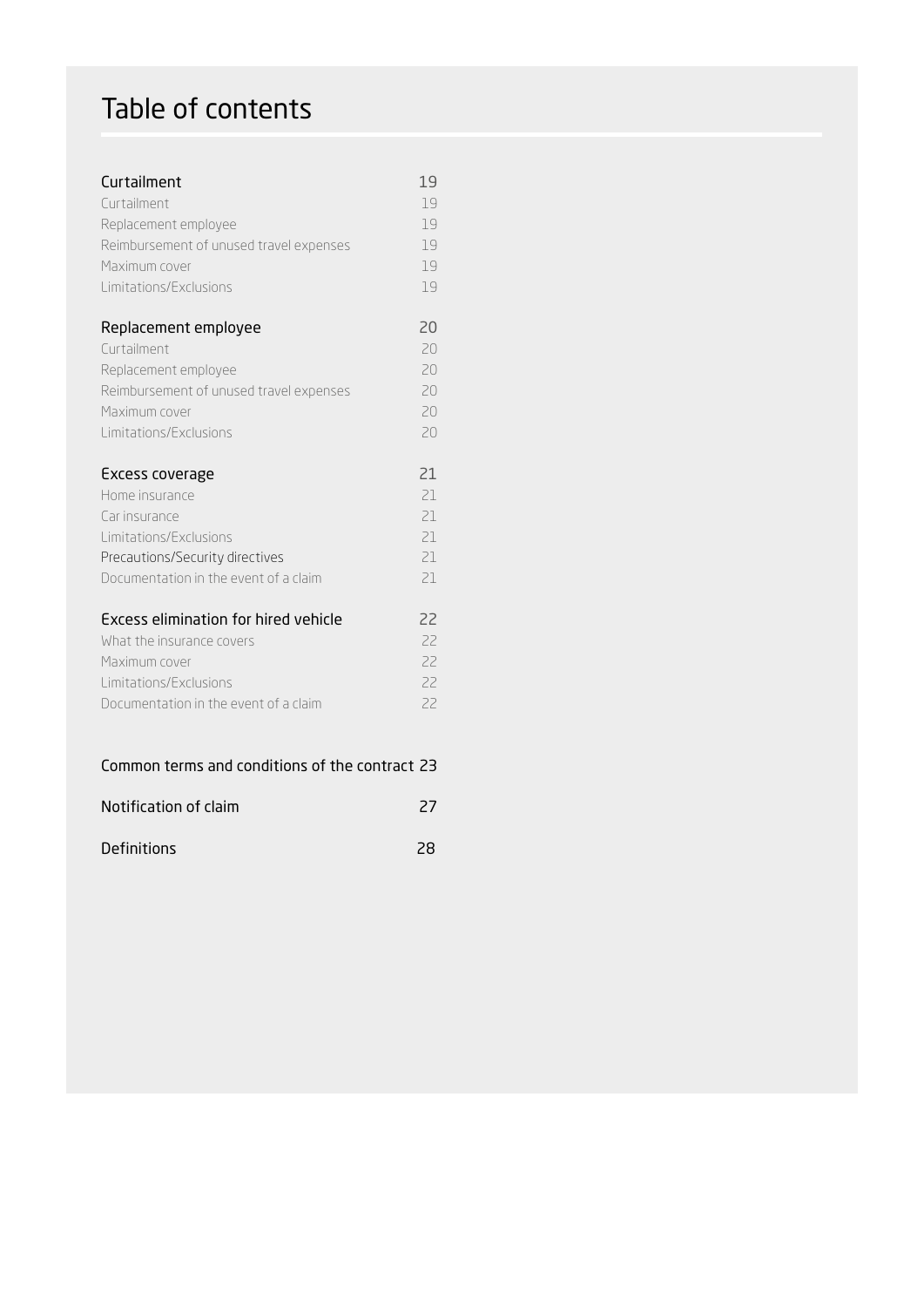## <span id="page-2-0"></span>Contact information

questions about an ongoing claim, please con-

tact our claims department.

| Do you have questions about<br>insurance?<br>Many answers can be found at erv.se.<br>You are also welcome to contact our corporate<br>support.                        | Corporate support<br>Telephone/email:<br>Monday - Friday<br>Opening hours at www.erv.se | www.erv.se/foretag<br>$\frac{1}{2}$ +46 770 457 970<br>torporate@erv.se              |
|-----------------------------------------------------------------------------------------------------------------------------------------------------------------------|-----------------------------------------------------------------------------------------|--------------------------------------------------------------------------------------|
| In case of emergency<br>Always contact our assistance company<br>Europeiska ERV Alarm.                                                                                | Europeiska ERV Alarm<br>(in case of emergency)<br>Open 24/7/365                         | $\frac{1}{2}$ +46 770 456 920<br><b>&amp;</b> erv-alarm@euro-center.se               |
| Do you want to make a claim or<br>have questions about a claim?<br>You can make your claim online at erv.se. If you<br>need help to register your claim, or have have | Claims department<br>Telephone/email:<br>Monday - Friday                                | www.erv.se/en/corporate/<br>make-a-claim-corporate/<br>$\frac{1}{2}$ +46 770 456 917 |

corporateclaims@erv.se

Opening hours at erv.se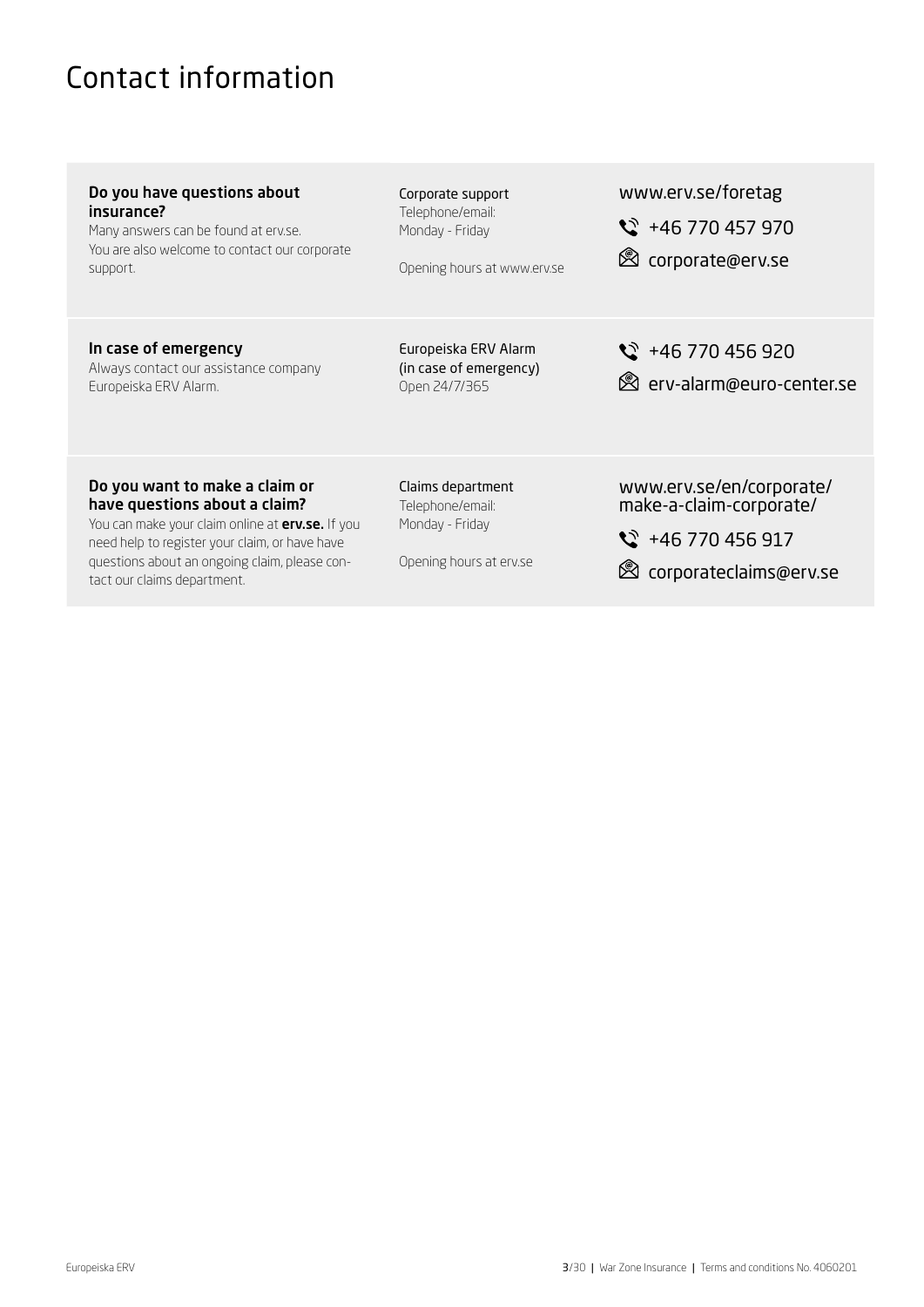## Introduction

## Consider this when you read the Terms and conditions:

- 1. The terms and conditions should be read together with the insurance policy, which together constitute the insurance contract.
- 2. If special conditions apply for your insurance this will be stated in the insurance policy.
- 3. Please note that only the cover stated in the insurance policy is applicable to your insurance.
- 4. Limitations, exclusions and precautions/*security directives* are marked in grey.
- 5. All words in *italics* are defined at the end of the insurance conditions.

These terms and conditions were elaborated in Swedish and subsequently translated into English. In the event of discrepancies between the Swedish and the English versions, the original Swedish version will prevail.

## $(A)$  Who can take out the insurance

The insurance can be taken out by a company or an association with a registered office within the EU/EEA, that has taken out an annual business travel insurance with Europeiska ERV. The company/association is the *policyholder*. Europeiska ERV may refuse to provide *war zone* insurance if Europeiska ERV deems the risk in the *war zone* concerned to be too high.

## $\overline{(B)}$  Who can be insured

Persons who are nationally registered within the EU/EEA and are entitled to benefits according to applicable law concerning public health care or private health insurance in the *country of residence* can be insured, unless otherwise agreed and stated in the insurance policy.

The following persons can be insured when travelling in the interests of the *policyholder*:

- ¡ Employees;
- **Employed owners and co-owners;**
- CEO and members of the board of the company.

All persons travelling to a war zone should be specifically stated in the insurance policy.

The persons who are covered by the insurance and who are stated in the insurance policy are hereinafter referred to as "you" or "the insured".

## Insurance provider for this insurance

Europæiske Rejseforsikring A/S, CVR-nr 62 94 05 14, through Europeiska ERV Filial, org. no. 516410-9208, hereinafter called Europeiska ERV.

P.O. Box 1, Löfströms Allé 6A 172 13 SUNDBYBERG Phone: +46 (0) 770 456 900

Supervisory authority is the Danish Finanstilsynet.

These insurance policy conditions contain a number of *security directives*, standards of care, exclusions and limitations for the respective categories of insurance coverage. In case you do not follow these directives, compensation may be reduced or denied.

## $(C)$  When the insurance applies

The insurance applies during *business travel* to *war zones*.

The insurance period is stated in the insurance policy.

The insurance will only apply provided that payment is made in time according to sent invoice.

## $(D)$  Where the insurance applies

The insurance applies throughout the world.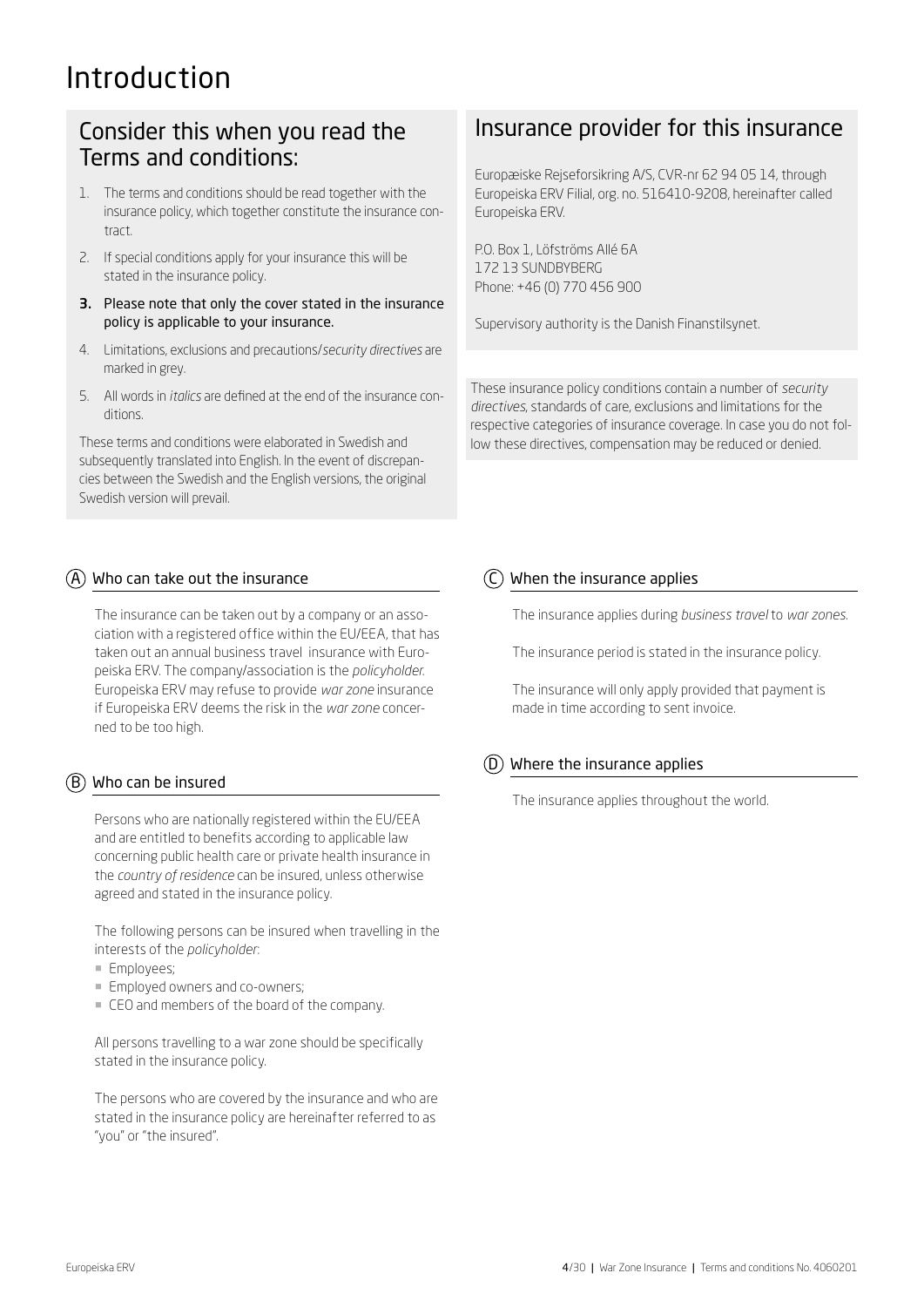# 1. Illness and injury

## 1.1 What is covered

## Coverage in case of illness and injury

In case of *illness* compensation is paid for up to one (1) year from the day of the first visit to a physician. In case of injury compensation is paid for up to three (3) years from the accident.

The insurance covers maximum SEK 2,000,000 per insured and trip unless otherwise agreed with Europeiska ERV.

You should be able to verify that the *illness*/injury occurred during a *business trip.*

### Limitation

Compensation is not payable for expenses incurred in connection with a medical condition where symptoms were apparent already before commencement of the journey. However, compensation is payable in the event of a significant and unexpected acute deterioration of the insured's medical condition. It is considered that the acute phase has passed when the insured's medical condition has stabilised, even if continued treatment is required.

## 1.1.A Emergency / Unforeseen illness and injury

Unless otherwise stated the insurance covers *reasonable and necessary costs* for unforeseen illness or injury occurred during the *business trip*:

a) Treatment of *emergency/unforeseen illness and injury;*

b) Admission to hospital food and other associated hospital services;

c) Medication prescribed by the treating *physician*. d) Ambulance or similar patient transport to the nearest suitable place of treatment;

e) Transfer to the nearest suitable place of treatment if Europeiska ERV deems such medical transport to be necessary and advisable as a result of lack of necessary treatment possibilities at the present place of treatment;

f) Treatment and assistive devices prescribed by the treating physician for healing effect;

g) Catching up with your *original fixed itinerary,* outside the borders of your *country of residence*, at maximum the same class of travel as the original journey , if, because of acute *illness* or injury, you have not been able to follow your originally *fixed itinerary* due to *unforeseen illness or injury;*

h) The insurance covers additional expenses verified with receipts in case of hospitalisation abroad at up to SEK 600 per day for a maximum of 365 days.

## Precautions/Security directives

¡ The insurance covers both private and public medical care.

¡ The initial medical contact must be made during the trip.

¡ The *treating physician* at the *destination* must be licensed, qualified and impartial.

■ Europeiska ERV reserves the right to arrange for your *repatriation* to your *country of residence* and/or to move you to another hospital, including transfer to another country for continued suitable treatment.

#### Documentation in the event of a claim

¡ Medical record or certificate from the treating *physician* at the *destination*, which states the diagnosis, treatment and the costs;

■ Receipts for expenses you have incurred.

## 1.1.B Pregnancy and childbirth

The insurance covers unexpected pregnancy complications that occur until week 36 (35+6), including treatment of an unborn child/children, childbirth or treatment of a child/ children born prematurely.

## 1.1.C Psychologist or psychiatrist

Consultation with a psychologist or psychiatrist in cases where you have witnessed, or where you have been subject to a traumatic event. It is a condition that the treatment is approved by Europeiska ERV.

### Maximum cover

The maximum amount is SEK 25,000 per insured, per claim.

## 1.1.D Local travel costs

The insurance covers *reasonable and necessary additional costs* for local travel costs in connection with medical care and/or treatment. If you travel by private car we will reimburse up to the 1.85 SEK per kilometre.

#### 1.1.E Expenses for food and accommodation

The insurance covers *additional reasonable and necessary additional costs* for food and accommodation in case:

¡ you can be treated as an *outpatient* instead of an inpatient;

■ Your stay is prolonged beyond your period of travel due to hospitalisation or unforeseen *illness* or injury for a maximum of 60 days.

## 1.1.F Compensation in the case of sick leave

In the case of a minimum of 30 days of full sick leave, the insurance covers compensation of SEK 2,000 per month up to a maximum of six (6) months. The sick leave must be attested by medical record, payments of sickness benefit, etc.

## 1.1.G Emergency dental treatment

The insurance covers r*easonable and necessary costs* for urgent and pain-relieving *dental treatment* at the *destination* which is necessary due to acute toothache. If it is not possible to visit a dentist at a destination outside the *country of residence* temporary acute treatment that is performed within 48 hours from the time of return can also be compensated.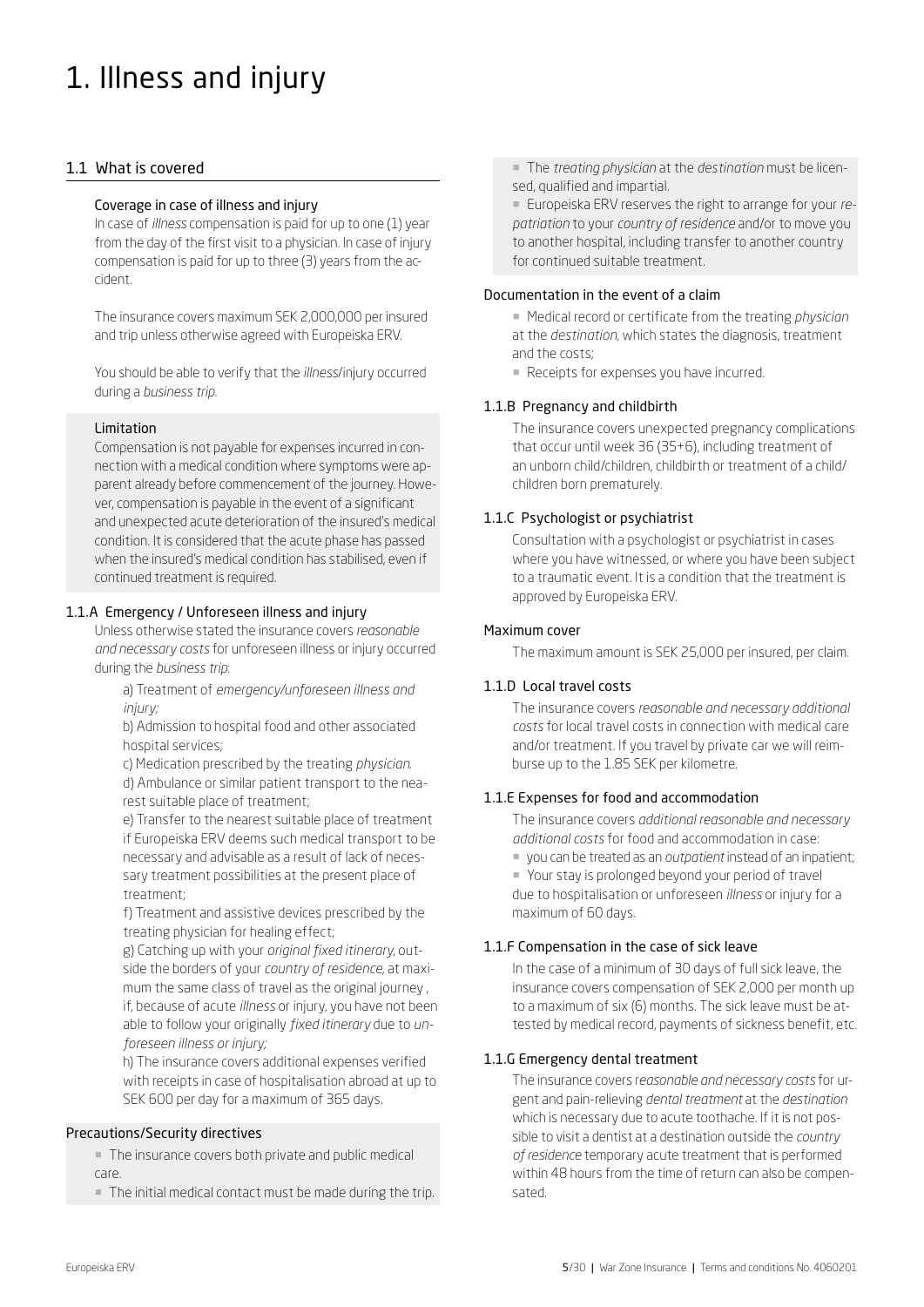It is a requirement that the treating dentist is licensed in the country where you are treated.

#### Limitations/Exclusions

a) The insurance does not pay for dental treatment where the need for treatment in all likelihood already existed before starting the business trip.

b) The insurance also does not pay for the completion of treatment that has already begun when you started the *business trip*.

### Documentation in the event of a claim

■ Dental record or certificate from the treating dentist at the destination, in which treatment and expenditure are stated.

#### 1.1.H Dental injury

In case of dental injury compensation is payable during a period of three (3) years from the date of the accident. Dental injury due to chewing and biting are not regarded as accident. However compensation is payable for acute temporary dental treatment following injury due to biting and chewing.

In the event of dental treatment due to *bodily injury* where, according to the *dentist*, the treatment must be postponed; this can be approved if the treatment starts within 3 years and has been concluded within 5 years from the time of the accident. If the treatment must be postponed due to the age of the insured, this can be carried out up to the time you reach 25 years of age.

#### Limitations/Exclusions

a) The insurance does not pay for dental treatment where the need for treatment in all likelihood already existed before starting the *business trip*.

b) The insurance also does not pay for the completion of treatment that has already begun when you started the business trip.

#### Documentation in the event of a claim

**• Dental record or certificate from the treating dentist at** the destination, in which treatment and expenditure are stated.

#### 1.1.I Physiotherapy and chiropractic treatment

The insurance covers *reasonable and necessary costs* for treatment by a physiotherapist, chiropractor, occupational therapist, osteopath or acupuncturist without referral from a physician, if you have an urgent need for immediate pain relief during your trip.

#### Maximum amount

The maximum amount is SEK 10,000 per insured per trip.

#### Precautions/ Security directives

It is a requirement that all treatments are carried out by a certified therapist within each form of treatment.

## Documentation in the event of claim

¡ Medical record or certificate from the therapist at the destination, in which treatment and expenditure are stated.

■ Receipts for expenses incurred by you.

#### 1.1.J Medical malpractice

The insurance covers compensation for lasting disability directly resulting from documented medical malpractice when the treatment in question has been carried out by a qualified and licensed physician during admission to hospital or *outpatient* treatment.

It is a requirement that the treatment concerns a medical condition covered by this insurance.

It is a requirement that a licensed physician during the *business trip* carries out treatment that would entitle you to compensation for bodily injury in accordance with the principles in the Swedish Patient Injury Act in force at any given time.

Europeiska ERV calculates the degree of medical disability in accordance with common statistical tables established within the Swedish insurance industry. The calculation is based on the table that was valid at the time when the claim event occurred.

The compensation constitutes the difference between the actual disability suffered as a result of the erroneous medical treatment and the disability which would have resulted anyway following proper medical treatment. Compensation is paid with the part of the insurance amount SEK 1 000 000 corresponding to the difference in degree of disability.

#### Maximum compensation

The maximum compensation is SEK 1,000,000 per insured per trip.

#### Limitations/Exclusions

The insurance does not cover:

a) Erroneous treatment carried out by healthcare professionals other than a qualified and licensed physician; b) Lasting incapacity resulting directly or that can be expected from an illness or injury;

c) Cases in which you have given your consent for treatment, despite warnings from Europeiska ERV that the treatment offered is not recognized as approved principles of treatment by Europeiska ERV.

#### Documentation in the event of a claim

¡ All relevant patient records, x-rays and scans, as well as information on medical history;

■ Medical certificate from the physician treating you at the *destination* which specifies your diagnosis and treatment plan.;

¡ Documentation relating to the erroneous medical treatment from the physician treating you in your *country of residence.*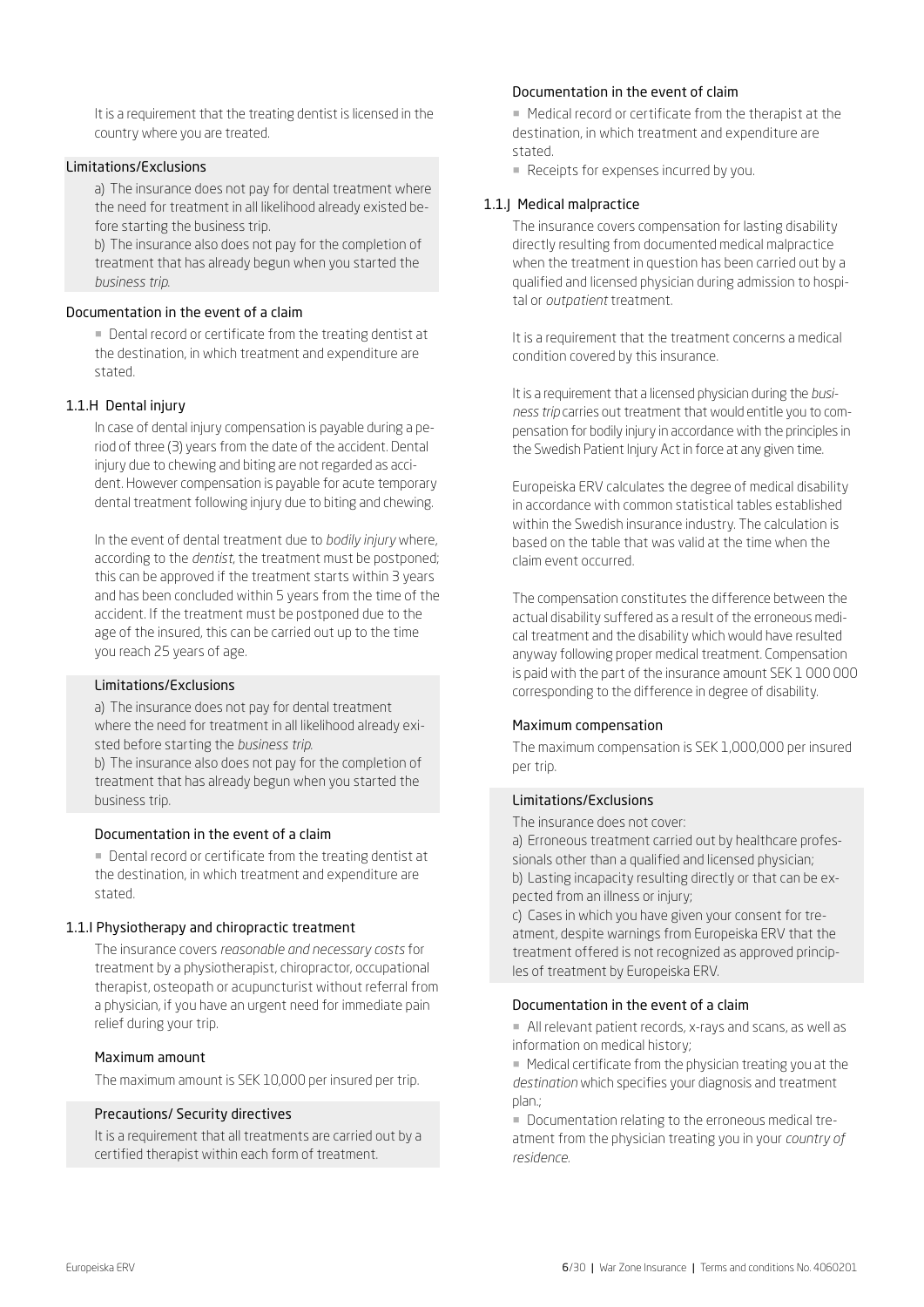## 1.1.K. Riskful activities

The insurance applies during participation in all activities under the supervision of an authorized instructor or guide.

## 1.2 GENERAL LIMITATIONS/EXCLUSIONS

The insurance does not cover:

a) Expenses incurred because a ship or aircraft was required to alter its travel route due to your state of health; b) Childbirth or treatment of complications that is resulting from pregnancy that occur after week 36 (35+6) of pregnancy;

c) Spa or recreational treatments;

d) Hospital treatment and admission when Europeiska ERV has made the assessment that the treatment can wait until you have returned to your *country of residence;* e) Scheduled surgery and treatments and any complications thereof.;

f) Plastic surgery or cosmetic operations or the consequences thereof, unless it has been part of the treatment for a serious injury requiring urgent treatment and the treatment has been pre-approved by Europeiska ERV; g) Continued treatment and hospitalisation, if you refuse *repatriation*, when Europeiska ERV has decided that you should be repatriated;

h) Induced abortion;

i) Costs arising because you have not followed the instructions of the treating *physician* or Europeiska ERV;

j) Substitution, replacement or repair of prosthetic devices, spectacles, contact lenses, hearing aids or other functional aids;

k) If you have been advised not to commence the trip by a physician;

l) Loss of income;

m)For preventive health care, vaccinations, pregnancy checkups, normal dental care or orthodontics;

n) When compensation can be paid from other sources, either by law, by statute, by convention, other insurance or by claim for *damages*.

The insurance does not cover costs regarding claim arising from participating in

- a) Motor sports (speed contests).
- b) Deep sea diving (deeper than 30 metres).
- c) Sports that include kicking and striking.
- d) Mountain climbing (mountain, rock and ice).
- e) Expeditions and other similar excursions.
- f) Sports or athletic competitions or training at elite level.

#### 1.3 General Precautions/ Security directives

a) The insurance covers *reasonable and customary expenses* for *medically necessary*, scientifically recognised medical treatment for purposes of the healing process of acute medical conditions covered by the insurance. Treatment must be carried out by a qualified *physician* or a qualified medical practitioner to whom the *insured* has been referred by a qualified physician.

b) After assessment by Europeiska ERV/Europeiska ERV's alarm centre's *physician*, Europeiska ERV has the right to demand that you return to your *country of residence* for continued treatment.

c) All medical care shall be prescribed by the attending physician / dentist in the place where illness / accidental injury occurs during an ongoing *business trip.* d) In the event that expenses – excluding expenses for emergency treatment – are estimated to exceed SEK 10 000 such expenses must be approved in advance by Europeiska ERV/Europeiska ERV's assistance company. e) All expenses must be substantiated by presentation of receipts, medical certificates, or similar certification. f) The attending physician / dentist who also issues any medical certificate, must be duly qualified and impartial. g) The insurance applies in respect of normal alcohol consumption. You should have such control over your behaviour not to expose yourself to increased risk of injury.

If you do not follow the stated *Precautions / Security directives*, the compensation may be reduced or denied entirely.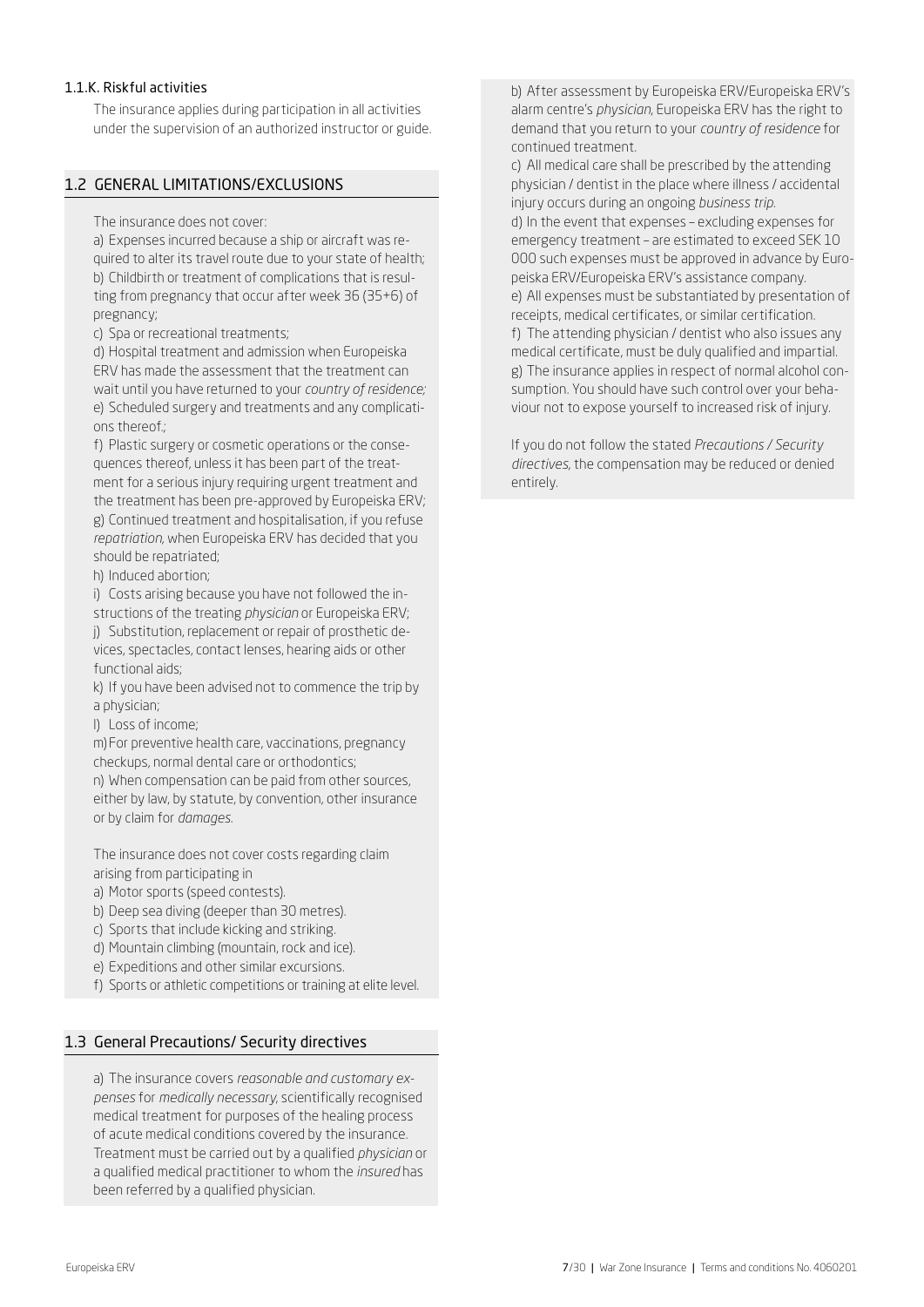## 2. Repatriation

It is a requirement that the claim is covered under section 1. Illness and injury

## 2.1 What the insurance covers

¡ The insurance covers r*easonable and necessary additional costs* for:

¡ *Repatriation* to your *place of residence* or to a hospital in your *country of residence* in case of illness or injury.

■ *Repatriation* of your remains in the event of your death to an undertaker in your *country of residence,* including the costs of fulfilling any obligation required by law.

¡ Return of your ordinary luggage in the event you had to leave behind due to *repatriation*.

### 2.1.1 Maximum cover

The maximum amount is *reasonable and necessary costs*, unless otherwise stated.

## 2.1.2 Limitations/Exclusions

Europeiska ERV's medical advisor will assess, after contact with the treating physician, whether *repatriation* is medically necessary and reasonable. Based on the medical assessment of your condition Europeiska ERV will determine suitable means of transport.

Europeiska ERV, our assistance company's physicians or our medical advisors have the right to request your *return to your country* of residence for continued medical treatment.

The insurance does not cover:

a) *Repatriation* by air ambulance if Europeiska ERV's medical advisor assesses that transport can take place in another, medically safe manner;

b) Transport arranged by you or others, if Europeiska ERV's medical advisor assesses that this means of transport is not medically necessary and reasonable;

c) *Repatriation* because of your worries about contamination risks;

d) Expenses for *repatriation* arranged by you which would not have incurred if Europeiska ERV had arranged the transport.

## 2.1.3 Precautions/Security directives

Europeiska ERV is not liable for delays or restrictions in connection with the transport due to weather, mechanical problems, restrictions or constraints by the authorities or from the pilot or other circumstances beyond Europeiska ERV's ability to influence.

## 2.1.4 Documentation in the event of a claim

■ Medical certificate, copy of medical record or other documentation for *illness* or injury from the treating *physician* or the hospital at the *destination*; information on diagnosis and treatment must be stated;

- ¡ *Travel documents* or other travel information;
- ¡ Death certificate.

## 2.2 Funeral expenses abroad

It is a requirement that the cause of death is covered under section 1. Illness and injury.

#### 2.2.1 What the insurance covers

If you die abroad the insurance covers *reasonable and necessary expenses* for cremation and / or burial at the location if your *relatives* so whish.

#### 2.2.2 Maximum compensation

The coverage is limited to the equivalent *reasonable and necessary cost* of returning a coffin to your *country of residence.*

### 2.2.3 Documentation in the event of a claim

■ Medical certificate, copy of medical record or other documentation for illness or injury from the treating physician or the hospital at the *destination*; information on diagnosis and treatment must be stated;

- **Death certificate:**
- Receipts for expenses incurred.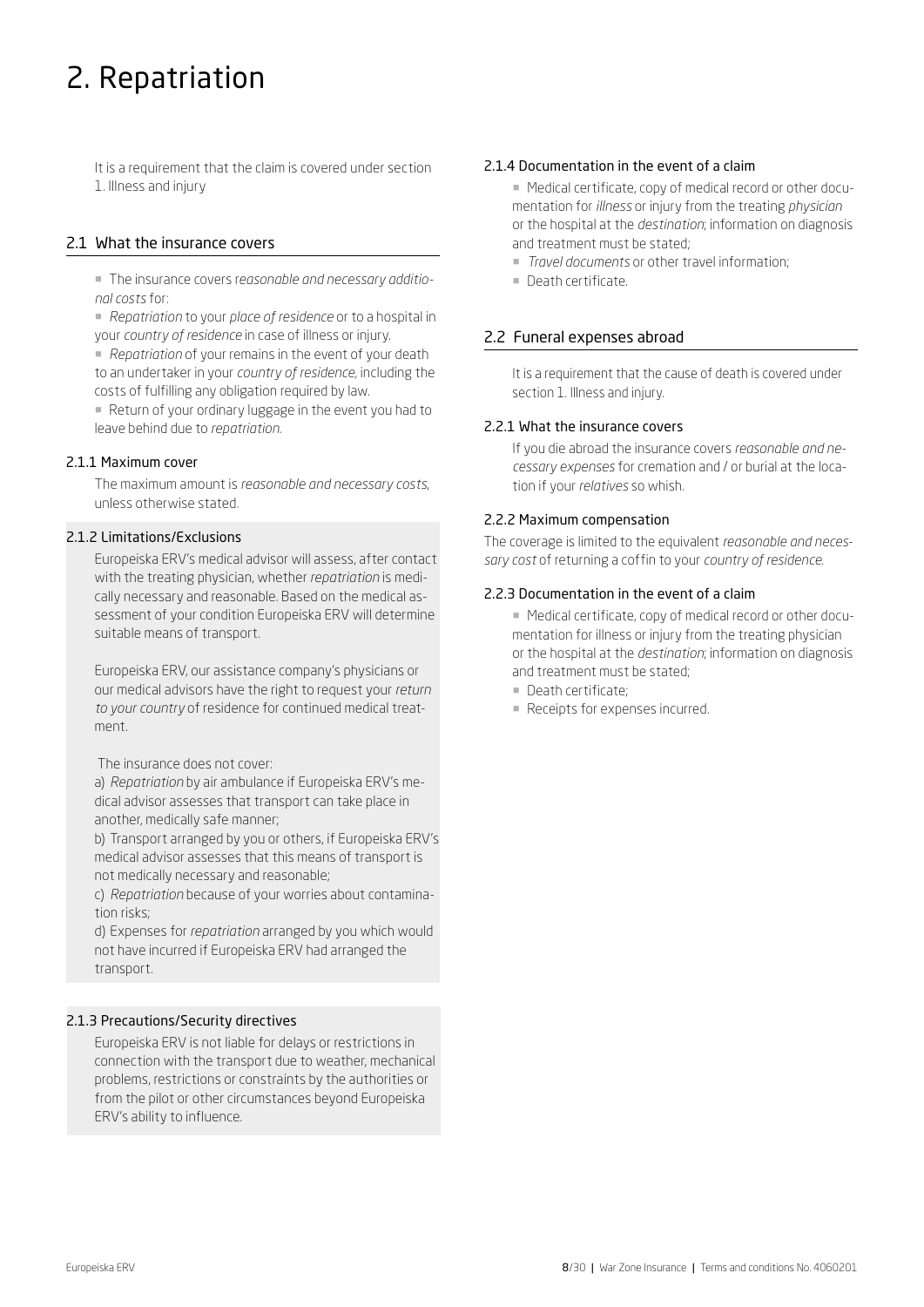## OPTIONAL COVERS

## 3. Personal accident - disability and death

This is an optional cover and only applies if stated in the insurance policy

## 3.1 Disability due to accidental injury

#### 3.1.1 What the insurance covers

Compensation is payable in the event of accident that lead to permanent *medical or economic disability.*

The insurance also covers consultations with a psychologist or psychiatrist after being informed that the accidental injury will cause medical disability of at least 30 %. The maximum compensation is SEK 25, 000.

#### 3.1.2 Compensation in the event of medical disability caused by accident

Determination of the degree of *medical disability* is based on such injuries and symptoms that have been caused by the accident and that can be ascertained objectively.

Assessment of disability is performed regardless of the degree of reduction of the injured person's working capacity due to the consequences of the accidental injury. If a limb that has been lost can be replaced by prosthesis, the degree of disability will be assessed in consideration of the functionality of such prosthesis.

Europeiska ERV determines the degree of *medical disability*  in accordance with common statistical tables established within the Swedish insurance industry. The calculation is based on the table that was valid at the time when the accident occurred.

If several parts of the body have been injured in one and the same *accident*, the maximum amount of compensation that will be paid will be based on an estimated degree of disability of 99%, which is equivalent to complete disability.

#### 3.1.3 Scars

Compensation is paid for disfiguring scars due to accidental injury that in connection with the accidental injury has been treated by a physician. Compensation is paid in accordance with the table issued by the Road Traffic Injuries Commission (Trafikskadenämnden). The calculation is based on the table that was valid at the time when the accident occurred. The maximum compensation is SEK 200,000 per claim event.

Entitlement to compensation will exist once the treatment is finished and the scar is assessed to be permanent for the future, however earliest two (2) years after the time when the accident occurred.

## 3.1.4 Disability benefit

Compensation will be paid in such proportion of the insurance amount that corresponds to the degree of *disability* at your age at the time when the accident occurred.

Entitlement to *disability* benefit arises if the accidental injury leads to *disability* within three (3) years after the *accident*, and at least 12 months have passed since occurrence of the accident.

*Disability* benefit will be paid as soon as the definitive degree of disability has been established.

The definitive degree of *disability* shall, if possible, be determined within three years after the date of the *accident*, however, this may be postponed for as long as may be necessary in consideration of medical opinion or rehabilitation options.

In the event of death as a consequence of an injury, the final settlement shall be made through payment of a lump sum that corresponds to the degree of *medical disability* that prevailed prior to death.

If the insured dies before entitlement to disability benefit comes into force, then no disability benefit will be paid.

## 3.2 Economic disability

Economic *disability* is a permanent reduction by at least 50% of your future capacity to work due to accident or illness. Assessment of the degree of *economical disability* is based on injuries and symptoms that are caused by the *illness* or accident that can be objectively ascertained.

Your capacity to work is considered to be permanently reduced when all possibilities of gainful employment have been tried and the Swedish Social Insurance Agency or the corresponding agency in the other Nordic countries have granted at least 50% sickness compensation before the age of 60 in accordance with the National Insurance Act (1962:381) [lag (1962:381) om allmän försäkring].

Not until the *insured* has received such compensation continuously during three years, does the right to *economic disability* arise, whereby Europeiska ERV will examine if compensation for economic disability can be paid. If activity compensation has been paid out for three years by the Swedish Social Insurance Agency Europeiska ERV may determine if the right to *economic disability* has arisen.

If sickness compensation is granted or if *economic disability*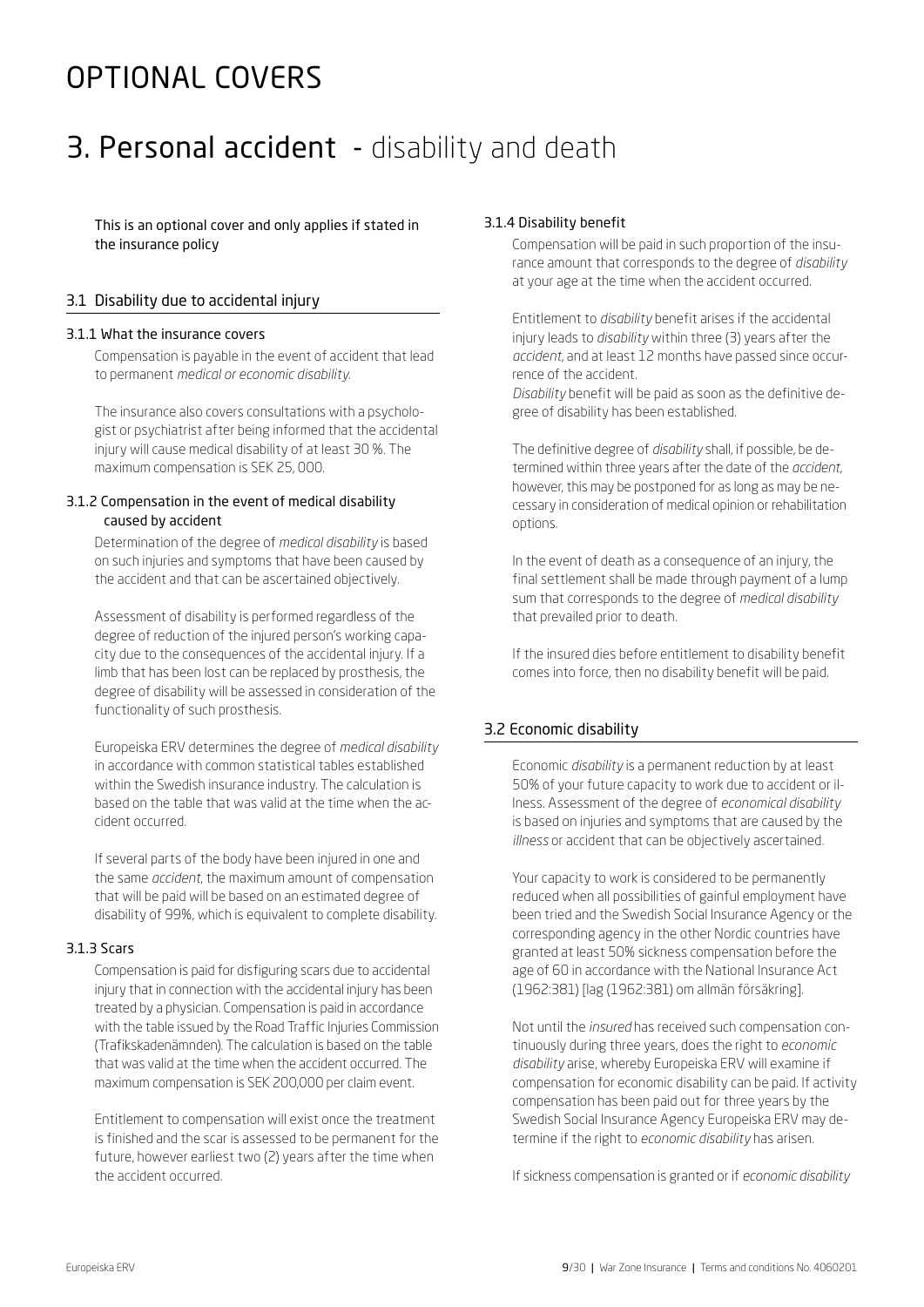arises when the *insured* has reached the age of 60 or later no compensation is paid for *economic disability*. This applies irrespective of when the *accident* or *illness* occurred.

If compensation for *medical disability* has been paid or an advance for such compensation has been paid, the amount already paid out will be reduced by the amount of the *medical disability* compensation.

### Maximum compensation for 3.1 and 3.2

The maximum compensation is stated in the insurance policy.

### Limitations/Exclusions to 3.1 and 3.2

a) Compensation is never paid for both *medical and economic disability*. The most favourable alternative for you will apply.

b) When the insured has reached the age of 60 compensation is only paid for medical disability.

c) For persons over the age of 75, compensation for disability is covered up to 50% of the sum insured specified in the insurance policy.

## 3.5.3 Transport between home and work

The insurance covers the employer's *reasonable and necessary additional costs* if, due to a *bodily injury* claim acknowledged by Europeiska ERV, you are temporarily unable to use your regular means of transport between your residence and your workplace, and your employer has incurred expenses for your transport.

The insurance provides cover while you attend medical treatment for healing purposes, or until you are able to use your regular means of transport again. Your need for an alternative means of transport must be attested by medical documentation.

The maximum limit of coverage is SEK 10,000 per person per claim. The compensation will be paid to the policy holder.

### 3.3.1 Limitations/Exclusions

Compensation is not payable for expenses that can be indemnified from other sources by law, other statutes, conventions or claims to indemnity.

## 3.4 Aids and devices

The insurance covers, for up to three (3) years following a *bodily injury* claim, costs on assistive devices which, based on a medical assessment, are necessary to mitigate the consequences of the *bodily injury* and that can not be indemnified from other sources by law or other statutes.

#### 3.4.1 Maximum compensation

Compensation is paid for costs pre-approved by Europeiska ERV up to SEK 50,000 per insured per claim.

## 3.5 Training and occupational rehabilitation

The insurance covers *reasonable and necessary costs* up to SEK 60,000, pre-approved by Europeiska ERV, for training and occupational rehabilitation incurred by you in case you, as a result of a *bodily injury*, have to undergo rehabilitation to enable you to carry out your work. Corresponding expenses on retraining are alternatively covered if you are unable to perform your previous work duties after the *bodily injury.* 

### 3.5.1 Limitations/Exclusions

It is a requirement for payment to be made that the degree of permanent disability is assessed to be at least 15 %.

## 3.6 Technical alterations of local environment

The insurance covers *reasonable and necessary costs* up to SEK 60,000 for technical modifications of your workplace, your permanent private residence or your private car, to enable you to carry out your work after a *bodily injury* claim.

### 3.6.1 Limitations/Exclusions

It is a requirement for payment to be made that the degree of permanent disability is assessed to be at least 15 %.

## 3.7 Coma

If you are declared *comatose* as a result of a *bodily injury*, the insurance covers compensation at SEK 5,000 per week, for as long as you are in a *coma*, however a maximum of totally SEK 100,000

## 3.8 Death due to accidental injury

The right to compensation in the case of death exists if the *bodily injury* causes your death within three (3) years of the *bodily injury*. Compensation is paid with the insurance amount for death.

If compensation for permanent disability has already been paid for the same *bodily injury* by Europeiska ERV or if entitlement to such compensation exists but it has not yet been paid out the disability compensation will be deducted from the death compensation.

#### Maximum compensation

The maximum compensation is stated in the insurance policy.

#### 3.8.1 Limitations/Exclusions

a) For persons over the age of 75, compensation for death is covered up to 50% of the sum insured specified in the insurance policy.

b) For accompanying children under the age of 18 the death benefit is maximised to SEK 50,000.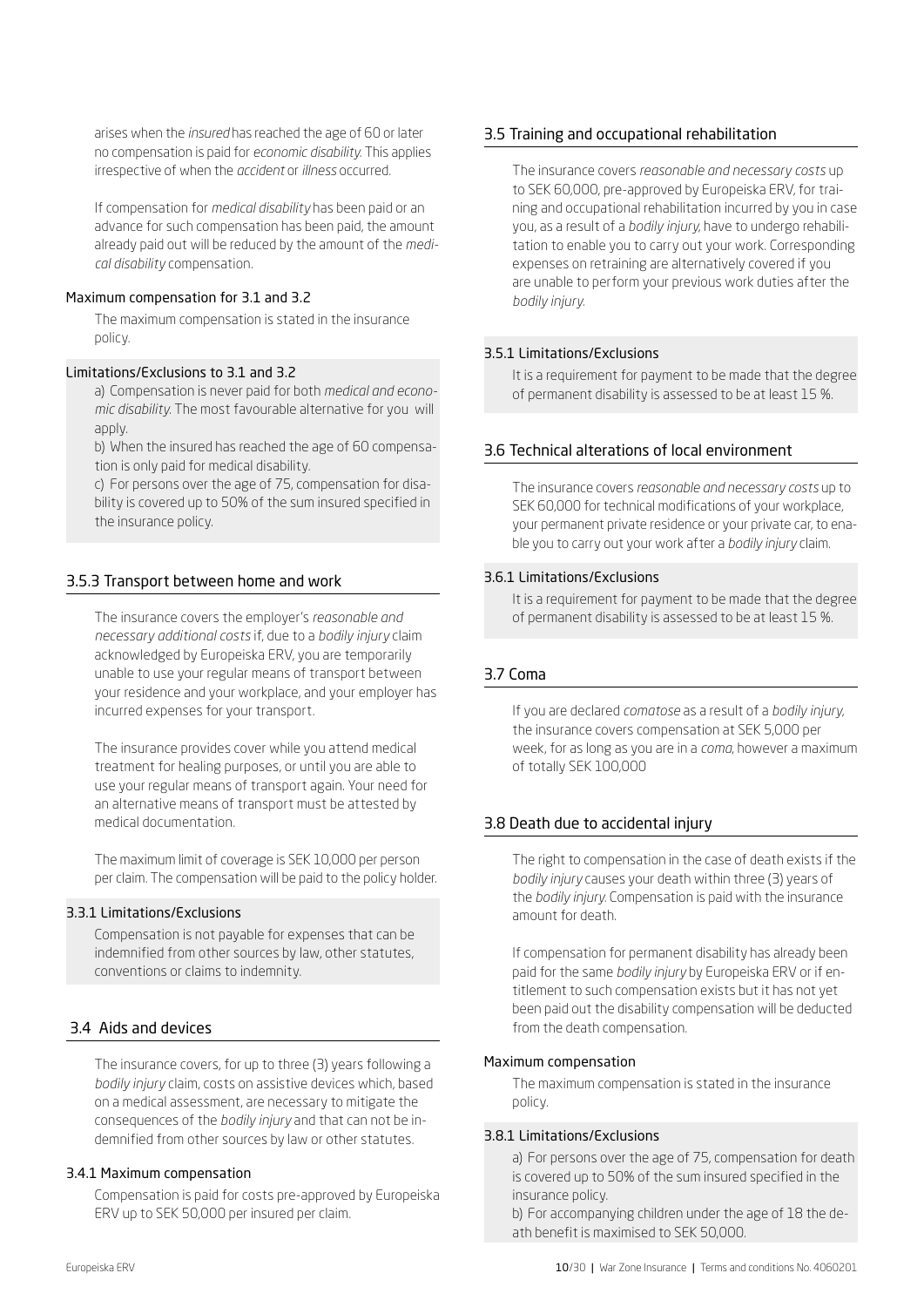#### 3.8.2 Beneficiaries

Unless Europeiska ERV has been notified otherwise in writing, the beneficiaries are: your spouse/partner/registered partner and children, or, if there are no such relatives, the legal heirs.

#### 3.9 Precautions/Security directives

The insurance applies in respect of normal alcohol consumption. You should have such control over your behaviour not to expose yourself to increased risk of injury. In case you do not follow these directives, compensation may be reduced or denied.

### 3.10 General exclusions

The insurance does not cover injuries arising from participating in

- a) Motor sports (speed contests).
- b) Deep sea diving (deeper than 30 metres).
- c) Sports that include kicking and striking.
- d) Mountain climbing (mountain, rock and ice).
- e) Expeditions and other similar excursions.
- f) Sports or athletic competitions or training at elite level.

The following are not classified as accidents:

a) Injury due to infection caused by bacteria, virus or other infectious substances

b) Iinjury caused through the use of pharmaceuticals, surgery, treatment or medical examination not resulting from the accidental injury covered under this insurance

c) Suicide or attempted suicide

d) Such condition which – even if the condition has been ascertained after an accident – in the opinion of medical experts cannot be deemed to be due to the accident, but rather due to an illness, deformity, or pathological changes. If it can be assumed that the bodily defect has aggravated the consequences of the accidental injury, compensation is payable only for such consequences that have occurred regardless of the bodily defect, and that are due solely to the accidental injury.

Nor is compensation paid for claim for accidental injury which in a conclusive manner has been caused by the insured being under the influence of narcotic substances, barbiturates or abuse of medication.

The total amount of compensation for insurance section Personal accident -disability and death can not exceed SEK 2,000,000 per claim event.

### 3.11 Documentation in the event of a claim

- ¡ Information on name and address of treating physician/ hospital at the *destination*;
- ¡ Copy of doctor's report or medical record from the time of the *bodily injury*;
- Police report, in case one has been filed;
- Relevant medical and health-related information:
- ¡ Death certificate;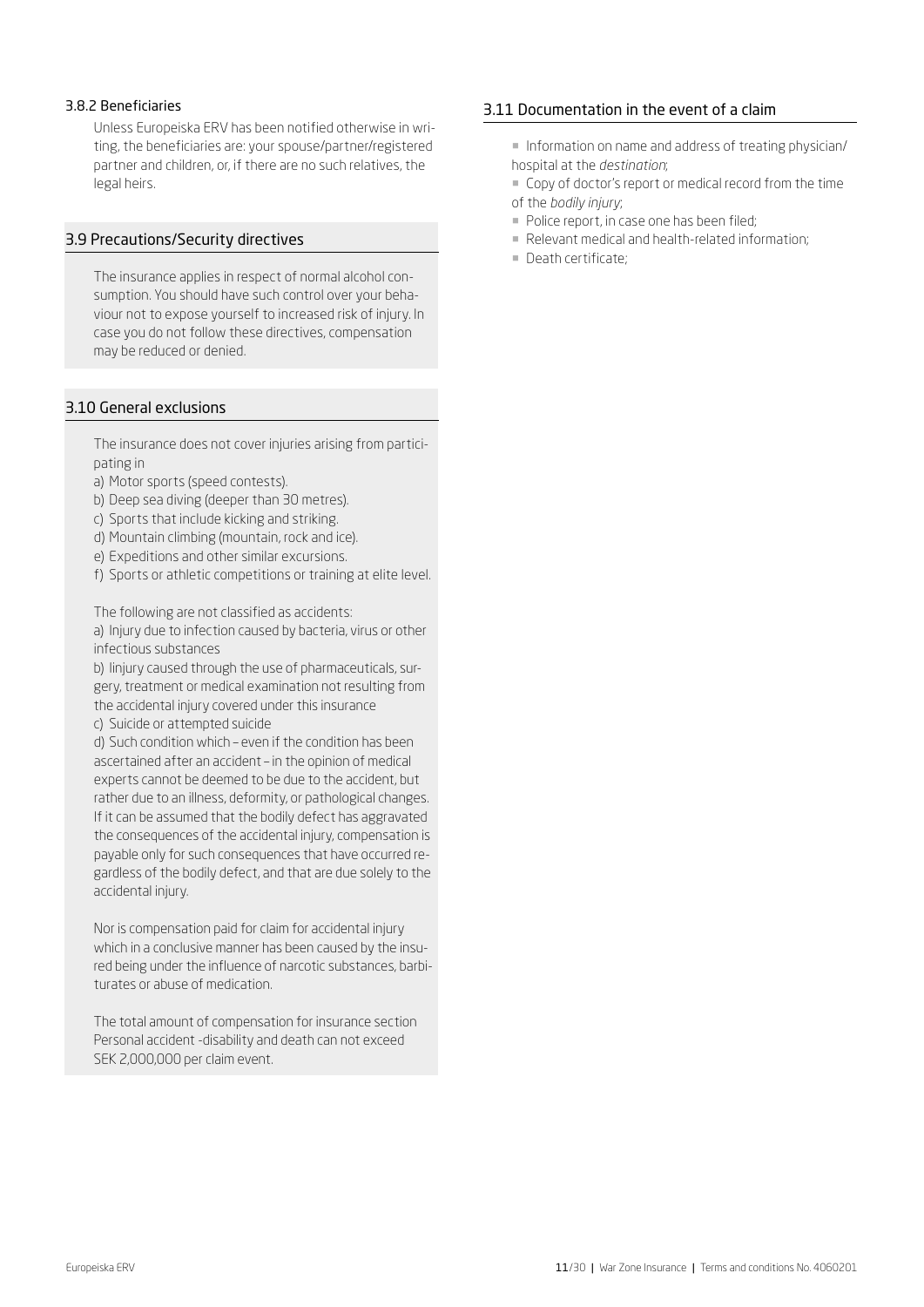## 4. Illness - Disability and Death

This is an optional cover and only applies if stated in the insurance policy

In order to be covered it is a requirement that the claim is covered under 1.Illness or injury

## 4.1 Disability due to illness or infection

#### 4.1.1 What the insurance covers

Compensation is payable for *illness* or infection occurring while on a *business trip* that leads to permanent *medical disability* of at least 10%.

Disability is considered to have occurred when your physical or psychological capabilities can be proven to have deteriorated due to the *illness*. *Medical disability* is compensated without consideration to your profession or employment. *Medical disability* may be a physical or psychological reduction in capability due to illness or infection.

### 4.1.2 When degree of disability is established

The degree of disability is established as soon as the condition has stabilised, however at the latest three (3) years after the outbreak of the illness or infection. If the illness continues to deteriorate after three (3) years, the degree of disability is established on basis of the state of the condition three years after the outbreak of the illness.

#### 4.1.3 How degree of disability is established

The degree of disability is established according to the disability table that was applicable on the date when the illness or infection occurred. If several parts of the body are disabled due to the same illness, total disability may not exceed 99%, which corresponds to complete disability.

## 4.1.4 How compensation is established

Compensation is decided when the condition has stabilized or at the latest three (3) years after the outbreak of the illness or infection begins as a percentage of the appropriate compensation amount. The percentage corresponds to the established degree of disability.

#### 4.1.5 Payment of compensation

Compensation is paid to the patient in accordance with the degree of disability. Advance payment can be made in accordance with the maximum value assigned to the diagnosis in the disability table that was applicable on the date when the *illness* or infection occurred. Payment is made at the latest three (3) years after the outbreak of the *illness*. In addition to disability payment, compensation is payable during a maximum period of three (3) years for aids and devices prescribed by a *physician* as necessary for mitigating the disability and which are not provided elsewhere by law. Europeiska ERV will compensate for pre-approved costs of up to SEK 50 000.

#### 4.1.6 When compensation is paid out

The compensation will be paid when the *illness* has caused permanent reduction of physical capability and the condition is permanent, although at the earliest 12 months from the time when the *illness* occurred.

## 4.1.7 Date of illness

The illness is considered to have occurred when a deterioration in health was first identified by a *physician* during the *business trip*. This may not necessarily be the same date as the start of the *illness*. You must be able to prove when and where health deterioration commenced.

### 4.1.8 Dating of illness and insurance terms

Compensation is based on the policy conditions that apply when the *illness* occurs. This refers to the time when deterioration in health is first established by a *physician*. This may not necessarily be the same date as the start of the *illness*.

## 4.2. Economic disability

Economic *disability* is a permanent reduction by at least 50% of your future capacity to work due to *illness*. Assessment of the degree of *economical disability* is based on injuries and symptoms that are caused by the *illness* that can be objectively ascertained.

Your capacity to work is considered to be permanently reduced when all possibilities of gainful employment have been tried and the Swedish Social Insurance Agency or the corresponding agency in the other Nordic countries have granted at least 50% sickness compensation before the age of 60 in accordance with the National Insurance Act (1962:381) [lag (1962:381) om allmän försäkring].

For the other Nordic countries sickness compensation should be granted according to equivalent applicable law.

Not until the *insured* has received such compensation continuously during three years, does the right to *economic disability*  arise, whereby Europeiska ERV will examine if compensation for economic disability can be paid. If activity compensation has been paid out for three years by the Swedish Social Insurance Agency Europeiska ERV may determine if the right to economic disability has arisen.

If sickness compensation is granted or if *economic disability* arises when the *insured* has reached the age of 60 or later no compensation is paid for *economic disability*. This applies irrespective of when the *illness* occurred.

If compensation for *medical disability* has been paid or an advance for such compensation has been paid, the amount already paid out will be reduced by the amount of the *medical disability* compensation.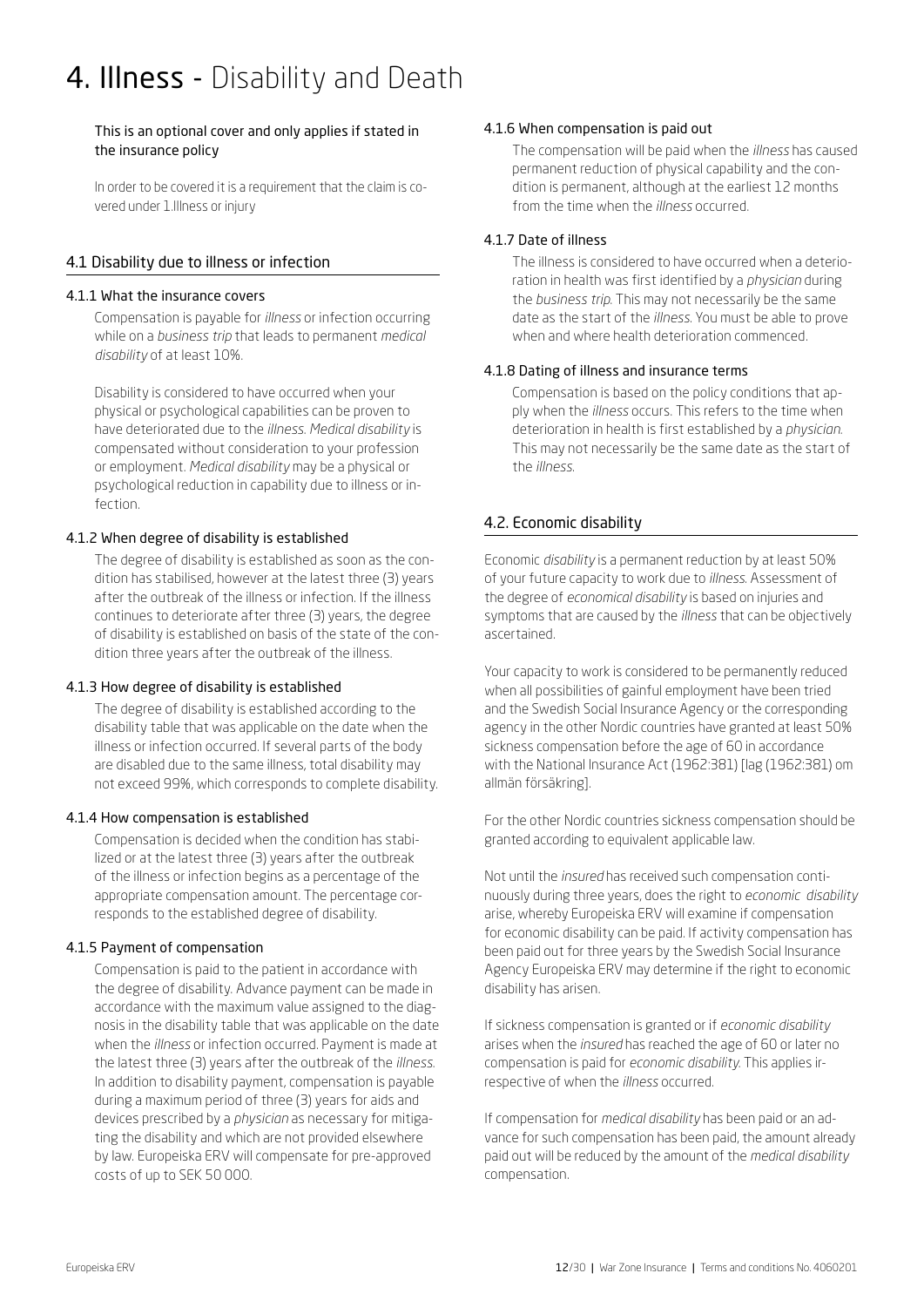## Maximum compensation for 4.1 and 4.2

The maximum compensation is stated in the insurance policy.

#### Limitations/Exclusions to 4.1 and 4.2

The insurance does not apply for:

a) Infections and illness related to abuse of alcohol, other intoxicants, barbiturates, narcotics or medicine

b) *Illness*, bodily malfunction or psychological illness, or consequences of such, when the symptoms occurred before commencing the *business trip*, even though diagnosis can not be determined until the business trip has started. c) Consequences of suicide attempt.

d) Psychological illnesses and affective syndrome , chronic pain condition, myalgia and fibromyalgia.

e) A self-inflicted injury or accident does not qualify as illness. f) Compensation is never paid for both *medical and economic disability*. The most favourable alternative for you will apply.

g) When the insured has reached the age of 60 compensation is only paid for medical disability.

h) For persons over the age of 75, compensation for disability is covered up to 50% of the sum insured specified in the policy.

### 4.3 Death compensation due to illness and infection

#### 4.3.1 What the insurance covers

If you die as a consequence of *illness* or infection / contagion, during the term of the insurance and in the course of *business travel,* a lump sum is paid, death benefit. The sum insured is stated in the insurance policy.

The death benefit is reduced by five percentage points per year from the age of 55. There is no reduction if the insured's death occurs before the end of the month in which a child entitled to inherit attains the age of 25. No compensation is paid if the insured upon death has attained the age of 74.

#### 4.3.1.1 Compensation in case of illness

A death benefit is paid to the beneficiary upon the death of the insured due to *illness* during the term of the insurance and in the course of *business travel.*

Death benefit is also paid if the insured during the term of the insurance and in the course of *business travel* is afflicted by an *illness* whereby the insured dies within 14 days from return to their home/the temporary residence.

It is for the payment of compensation required that the return to home was in direct conjunction with the time of *illness*.

### 4.3.1.2 The insurance cover in case of contagion

There is a right to death benefit if the *insured* during the term of the insurance and in the course of *business travel*  outside the borders of the *country of residence*, is afflicted by infection / contagion through bacteria, virus or

other contagious substance that causes the death of the insured within three (3) years from the time of infection / contagion.

#### 4.3.2 Limited death benefit

If the *insured* has attained the age of 70 and has a child entitled to inherit whose age does not exceed the last day of the month in which the child entitled to inherit attains the age of 25, the amount of compensation is SEK 100 000, or the agreed sum insured taking into account age reduction, whichever of the two amounts of compensation is the highest. No compensation is paid if the insured upon death has attained the age of 74. For accompanying children under the age of 18 the death benefit is SEK 50,000.

#### 4.3.3 Limitations/Exclusions Suicide

The first paragraph of Clause 4.3.4 does not apply if the insured has committed suicide.

In the case of suicide, the insurer is liable if more than one (1) year has elapsed from when the insurance agreement was concluded or extended, or in the event of a shorter period, if it is assumed that the insurance was applied for without any thought of suicide.

#### 4.3.4 Intent and gross negligence

If the insured has by intent or gross negligence induced a bodily injury, accidental injury or illness, or aggravated its consequences, the compensation may be reduced or denied completely in accordance with the Insurance Contracts Act. The compensation will be reduced to the extent reasonable considering the circumstances generally.

The compensation will never be reduced if the insured was under the age of 18 or suffered from a serious mental disorder at the time when the bodily injury, accidental injury or illness was induced or aggravated.

Suicide is covered by the insurance if more than one year has elapsed from when the insurance agreement was concluded or extended or, in the event of a shorter period, if it must be assumed that the insurance was applied for without any thought of suicide.

#### 4.3.5 Exclusions regarding hazardous activities

The insurance does not apply to claim events as a consequence of the insured participating in adventure, expedition or other hazardous activities such as professional diving, diving with heavy equipment and all leisure diving at depths greater than 30 meters and / or leisure diving with planned decompression stops.

#### 4.4 Beneficiaries

Unless Europeiska ERV has been notified otherwise in writing, the beneficiaries are: the insured's spouse / partner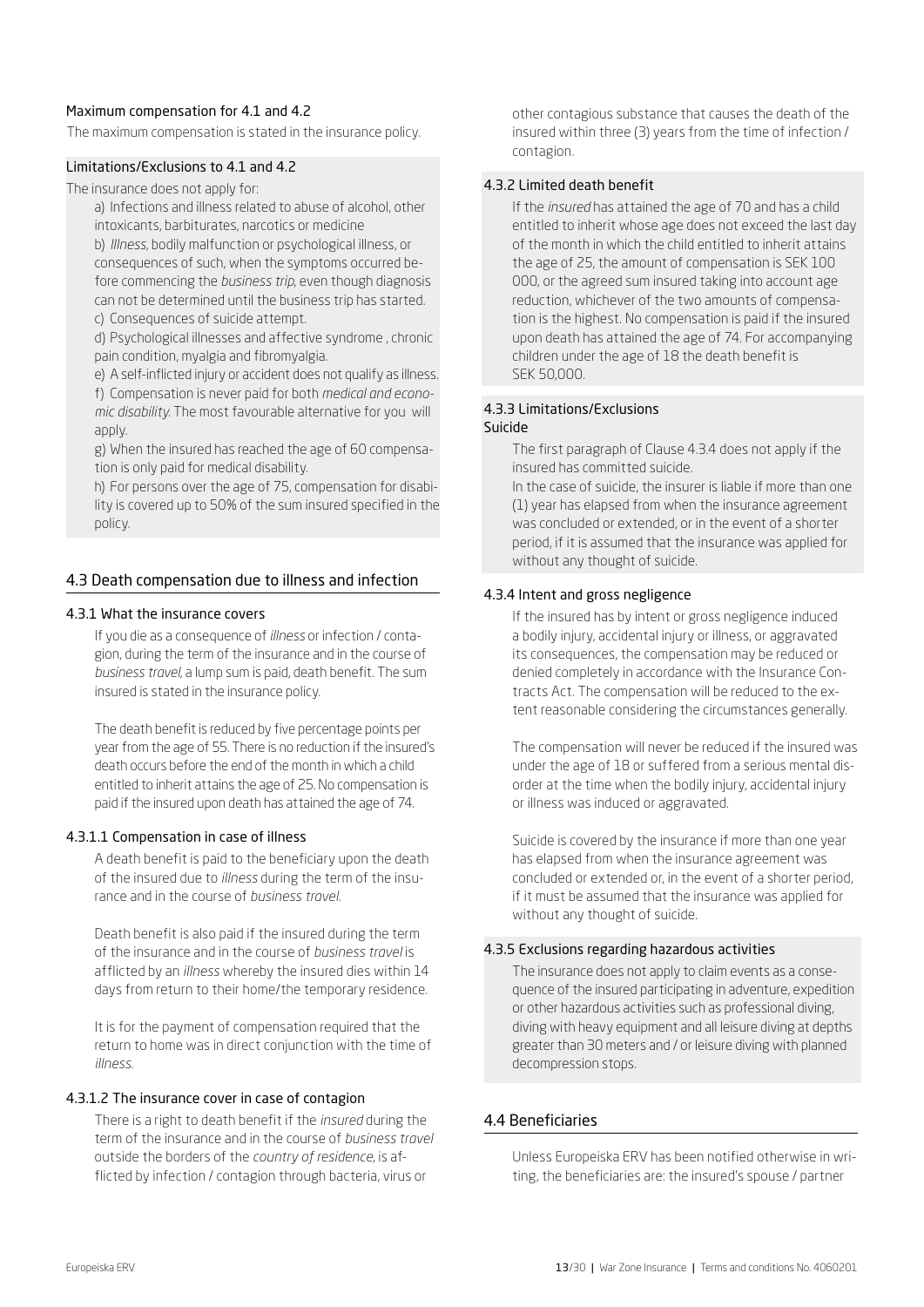/*registered partner* and children, or, if there are no such relatives, the legal heirs.

## 4.5 Precautions/Security directives

¡ You must comply with the recommendations of WHO and / or the Public Health Agency of Sweden (or equivalent foreign agency) concerning vaccination and preventive measures, for example concerning travel in areas where malaria exists. ¡ You must be under regular treatment by a *physician* and be following the measures prescribed by the physician after the outbreak of the *illness*.

## 4.6 Extended cover protection and continuation insurance

There is no right to extended cover protection or continuation insurance. The insurance is a mandatory insurance paid for by the employer and it is not technically possible to provide this insurance as voluntary individual insurance. This means that if the group scheme agreement between Europeiska ERV and the policyholder is terminated then all of the insurance granted on the basis of the group scheme agreement ceases.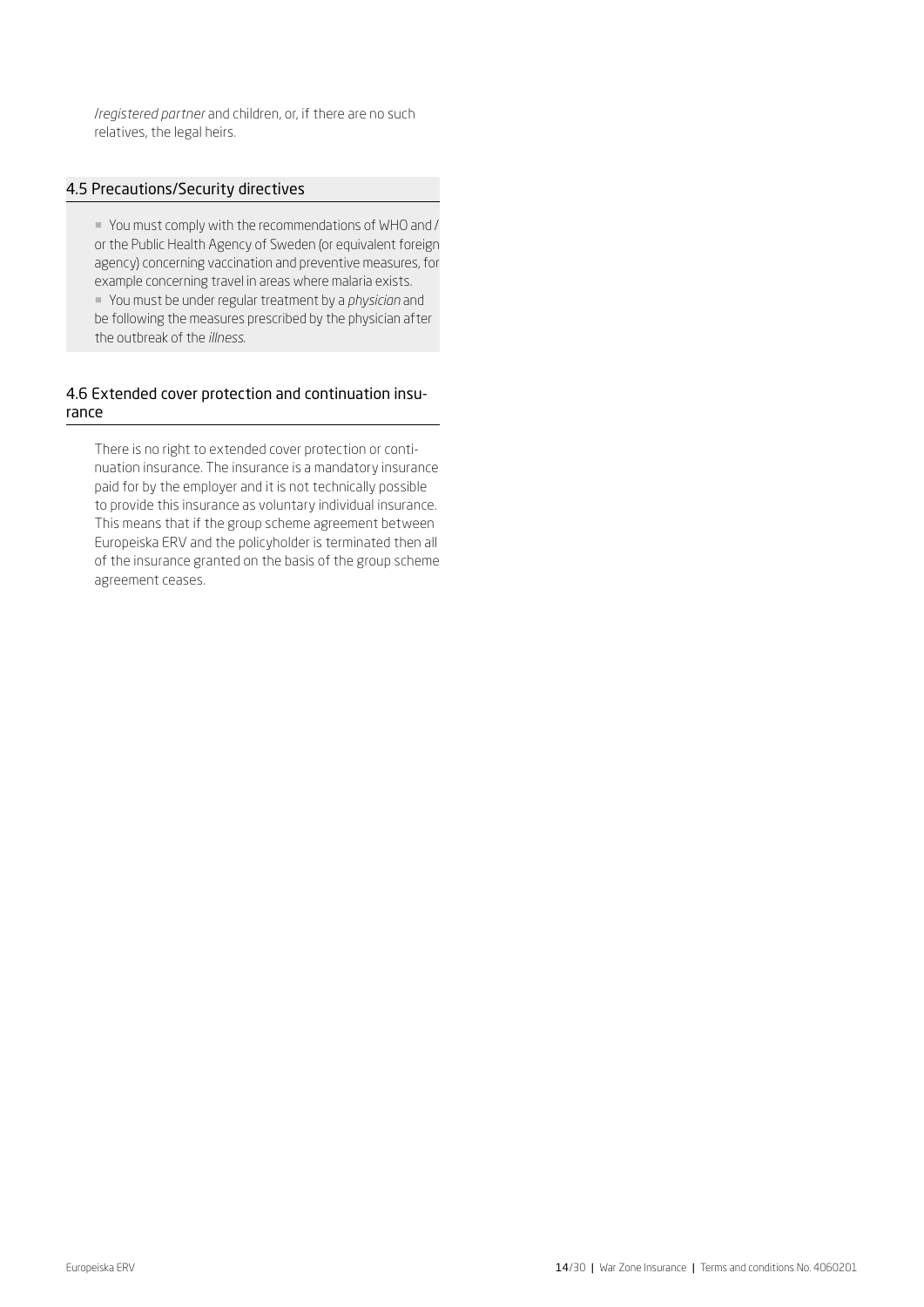## 5. Delay of public transport - Missed departure/Missed connection

This is an optional cover and only applies if stated in the insurance policy

### 5.1 Missed departure or missed connection

#### 5.1.1 What the insurance covers

The insurance covers the *reasonable and necessary additional costs* required to catch up with the original itinerary if, when embarking on the business trip or on route, you are delayed while travelling to the place of departure and therefore miss a scheduled, booked departure or connection with *public transport.* The insurance provides cover for outward trips, round trips and homebound trips.

*Additional costs* can be paid for a new ticket at maximum the same class of travel as the original journey, as well as accommodation, meals and local transport. Toiletries and clothing can also be covered if hotel accommodation is necessary and the luggage is in transit and cannot be handed out in connection with a change of flight.

#### 5.1.2 Maximum compensation

- ¡ New ticket: *reasonable and necessary additional costs*.
- ¡ Up to SEK 2,000 in total per day per insured for *additional costs* for accommodation, meals, local transport, toiletries and clothing, however maximum SEK 10,000 per insured.

#### 5.1.3 Limitations/Exclusions

The insurance does not cover:

a) If the reason for arriving late for the departure/connection could have been anticipated or prevented;

b) If the official minimum check-in or the *minimum* connection time stated by the carrier in the timetable, have not been observed.

c) For costs that can be compensated by the transport company, the carrier or the trip organizer or from other sources, either by law, by statute, other insurance, by convention or by claim for *damages*.

d) When delay is due to bankruptcy or intervention by authorities.

e) In the event of strike, industrial action or lockout in existence, or publicly declared before commencement of the *business trip.*

#### 5.1.4 Precautions/Security directives

¡ Ample transfer time should be allowed for change of flight or other change of means of transport. The transfer time should not be less than two (2) hours. A shorter transfer time may result in the compensation being reduced or denied.

■ Compensation may be denied if weather and traffic conditions are not taken into consideration

#### 5.2 Delayed or cancelled public transport

#### 5.2.1 What the insurance covers

If a *public transport* by which you intend to travel is delayed for more than 3 hours, cancelled or over-booked, the insurance covers r*easonable and necessary additional costs* for accommodation, meals and local transport. Toiletries and clothing can also be covered if hotel accommodation is necessary and the luggage is in transit and cannot be handed out in connection with a change of flight. The insurance provides cover for outward trips, round trips and homebound trips.

*Additional costs* can comprise a new ticket at maximum the same class of travel as the original journey, accommodation, meals and local transport.

#### 5.2.2 Maximum compensation

- ¡ New ticket: *reasonable and necessary additional costs.*
- ¡ Up to SEK 2,000 in total per day per insured for *additional costs* for accommodation, meals, local transport, toiletries and clothing, however maximum SEK 10,000 per insured.

### 5.3 Limitations/exclusions

The insurance does not cover:

a) If the official minimum check-in or the *minimum connection time* stated by the carrier in the timetable has not been observed;

b) If, due to over-booking, you voluntarily give up your seat;

c) For costs that you are entitled to get from the transport company, the carrier or the trip organizer or from other sources, either by law, by statute, by convention or by claim for damages.

d) When delay is due to bankruptcy or intervention by authorities.

e) In the event of strike, industrial action or lockout in existence, or publicly declared before commencement of the *business trip.*

f) Schedule changes announced before you leave your residence or depart from other destination where the *business trip* commences are not regarded as delay under these insurance conditions.

## 5.4 Documentation in the event of a claim

- Receipts for expenses incurred by you;
- **Evidence of the delay/cancellation from the carrier.**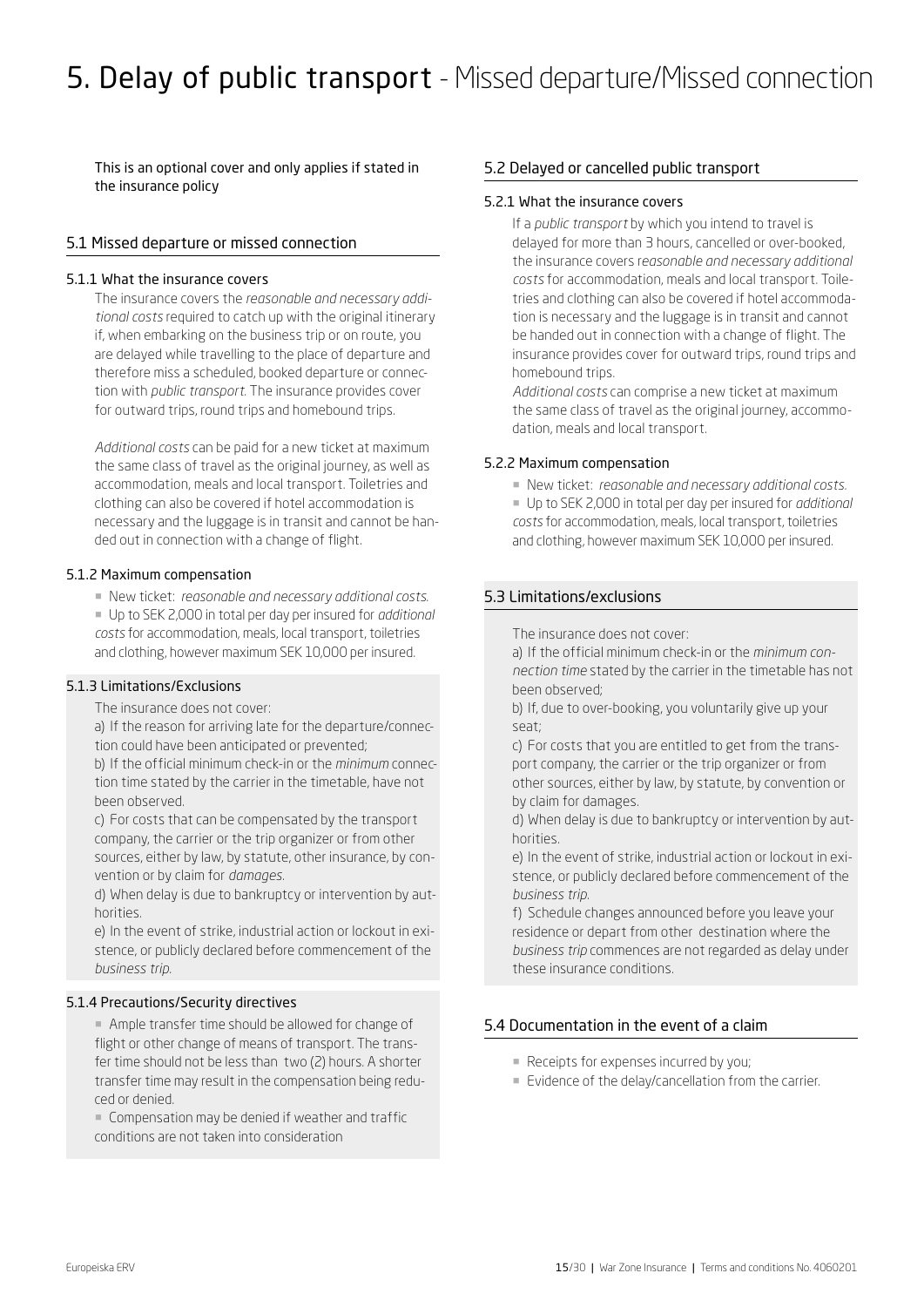## 6. Luggage delay

This is an optional cover and only applies if stated in the insurance policy.

#### 6.1 What the insurance covers

The insurance covers *reasonable and necessary additional costs* for replacement purchases as for example clothing and toiletries if your checked-in luggage is delayed and does not arrive at your *destination* at the same time as you do.

### 6.2 Maximum compensation

¡ Outbound trip: the sum insured, per person, is stated in the insurance policy, , of which maximum SEK 700 for purchasing a bag. In case of delay up to 24 hours purchases up to a maximum of SEK 6,000 are compensated. If higher amount for luggage delay has been chosen, additional compensation for purchases is paid if the delay exceeds 24 hours. The total amount of compensation before and after 24 hours cannot exceed the amount stated in the insurance policy.

¡ Homebound trip: up to SEK 2,000 per person for *reasonable and necessary additional costs* for clothing and toiletries.

## 6.3 Limitations/Exclusions

The insurance does not cover:

a) For costs that you are entitled to get from the transport company, the carrier or the trip organizer or from other sources, either by law, by statute, by convention or by claim for *damages*.

b) When delay is due to bankruptcy or intervention by authorities;

c) If the luggage delay is due to a strike, industrial action or lockout in existence, or publicly declared before commencement of the *business trip*.

d) Transport expenses incurred when collecting your luggage or making purchases.

## 6.4 Precautions/ Security directives

The replacement purchases must be made during the actual travel, in direct connection to the delay and before the luggage is returned to you.

Ample transfer time should be allowed for change of flight or other change of means of transport. The transfer time should not be less than *minimum connection time.*  A shorter transfer time may result in the compensation being reduced or denied.

## 6.5 Documentation in the event of a claim

- P.I.R. (Property Irregularity Report) from the airline;
- **Receipts for your replacement purchases**
- **The business trip should be confirmed by a written** statement issued by your employer.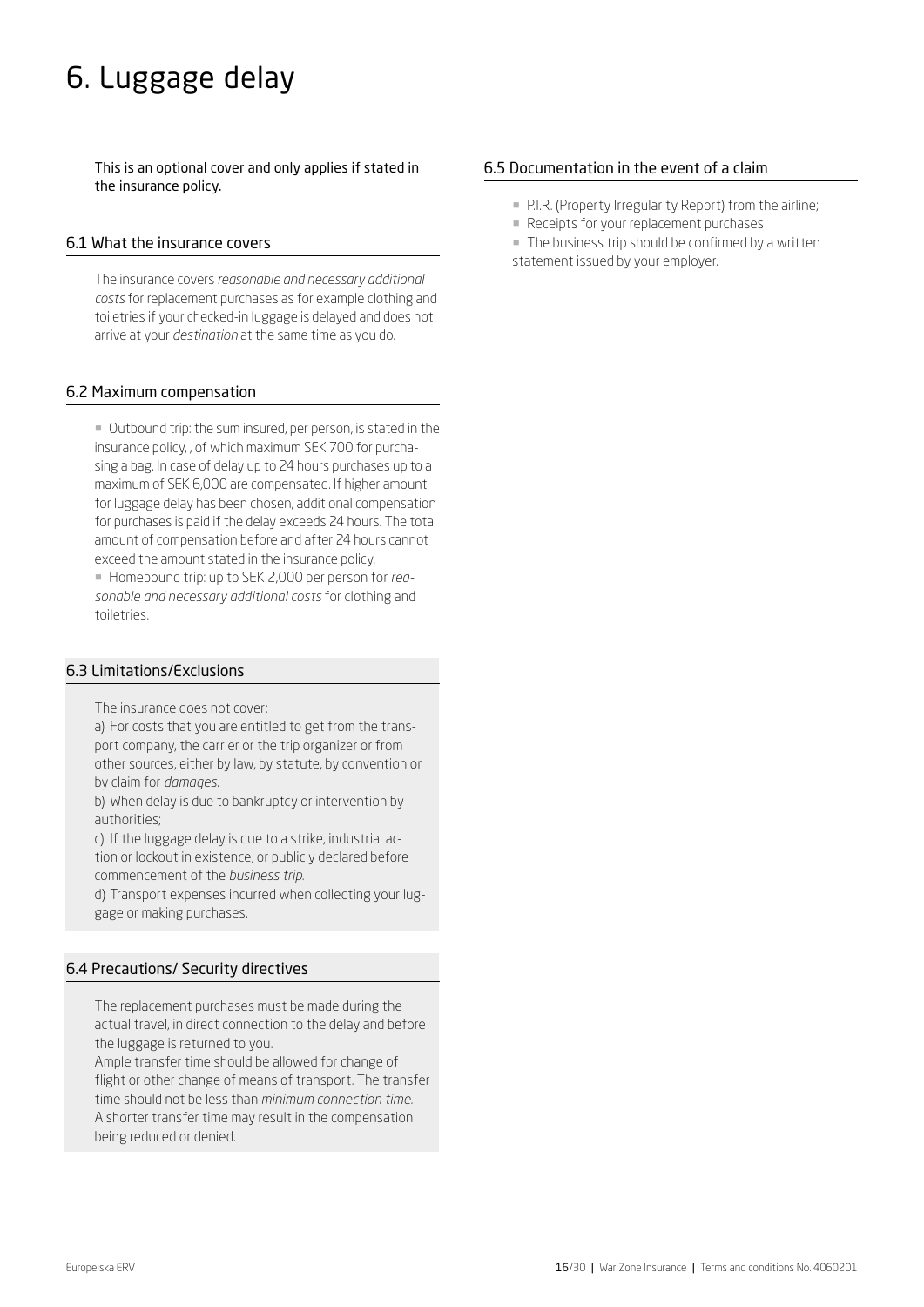## 7. Luggage cover

This is an optional cover and only applies if stated in the insurance policy.

## 7.1 What the insurance covers

¡ The insurance covers theft, damage and loss of your luggage. The damage must be due to sudden and unforeseen events.

#### 7.1.1 Personal and company property

The insurance covers personal and company property intended for use during the *business trip*, which you take with you or buy on the *business trip*, including rented or borrowed objects, as well as gifts.

Maximum compensation is stated in the insurance policy. Maximum 50% of the stated amount refers to *theftprone* property.

#### 7.1.2 Cash, credit cards, travel documents and keys

■ Cash is covered up to SEK 5,000 per person per claim, unless otherwise stated in the insurance policy.

¡ *Travel documents* are covered up to SEK 30,000 per person, per claim.

The insurance also covers verified *reasonable and necessary additional costs* which are directly related to a covered claim, for example expenses for:

■ Cancelling debit cards or credit cards, or travel expenses incurred in connection with submitting a police report or similar, up to a total of SEK 5,000 per person per claim;

■ New keys for a private vehicle and/or new keys and/or new locks in a private residence, up to SEK 10,000 per person per claim. The insurance covers new locks, if documents or objects that can identify the home are lost together with the keys. The locks must be changed within a week of the incident.

## 7.2 Valuation and payment of compensation

The insurance covers the direct financial loss corresponding to the replacement price which applied prior to the insurance incident. This means the amount of compensation can be affected by the age, wear and tear, usefulness and modernity of the item.

The following are, for example, not considered to be direct financial loss:

- ¡ Sentimental value;
- **Loss of earnings;**

¡ Value of the work you yourself have invested in the production of photographs, films, recordings, computer programs, models and similar items, or the value of your own work and efforts in connection with a claim;

¡ Losses that may arise from the use of debit cards/credit cards, telephone/SIM cards or similar, cheques and use of accounts, irrespective of whether this can be deemed to have taken place lawfully or unlawfully.

In the specific situation Europeiska ERV's decides whether the form of compensation is cash payment or a new, a used or a repaired object. Europeiska ERV may also decide how any purchase or repair shall take place.

When compensation is paid for objects they become the property of Europeiska ERV. If replaced objects are recovered, you must contact and return the refunded object to Europeiska ERV or refund the amount of compensation that was received.

#### 7.2.1 VALUATION TABLE

Deduction for age, calculated from the purchase date in % of the new price. The deduction does not exceed 80% if the property was in working order at the time of the claim event.

| <b>Item</b>                                                                        | 1 year                                                                | 2 years                | 3 years | 4 years | 5 years |
|------------------------------------------------------------------------------------|-----------------------------------------------------------------------|------------------------|---------|---------|---------|
| Glasses                                                                            | 0%                                                                    | 0%                     | 20 %    | 40 %    | 50 %    |
| <b>Bicycles</b>                                                                    | 0%                                                                    | 0%                     | 30 %    | 40%     | 50%     |
| Tools, electronic instruments and measuring devices                                | 0%                                                                    | 20 %                   | 30 %    | 40 %    | 50%     |
| Mobile phones/ Laptops/computers/tablets/GPS /accessories                          | 0%                                                                    | 30%                    | 50 %    | 60 %    | 80%     |
| Videos/video cameras, Cameras/accessories, Radios/TVs/stereo systems               | 0%                                                                    | 30 %                   | 50%     | 60%     | 80%     |
| Clothes and similar items                                                          | 0%                                                                    | 0%                     | 20 %    | 40 %    | 50 %    |
| Watches < SEK 5,000                                                                | 0%                                                                    | 0%                     | 20 %    | 40 %    | 50 %    |
| Watches $>$ SEK 5,000                                                              | Valued at <i>market value</i>                                         |                        |         |         |         |
| Leather jackets/Furs over SEK 10,000                                               | Valued at <i>morket volue</i>                                         |                        |         |         |         |
| Gold/jewellery                                                                     | Valued at market value, however up to max. 50 %<br>of the sum insured |                        |         |         |         |
| Books/antiques                                                                     |                                                                       | Valued at market value |         |         |         |
| Photographs/videos/tapes/similar digital recordings/manuscripts, drawings,<br>etc. | Compensation is paid for the replacement cost of<br>the raw materials |                        |         |         |         |
| Make-up/toiletries                                                                 | Compensation of 50 % is paid if the packaging<br>has been opened      |                        |         |         |         |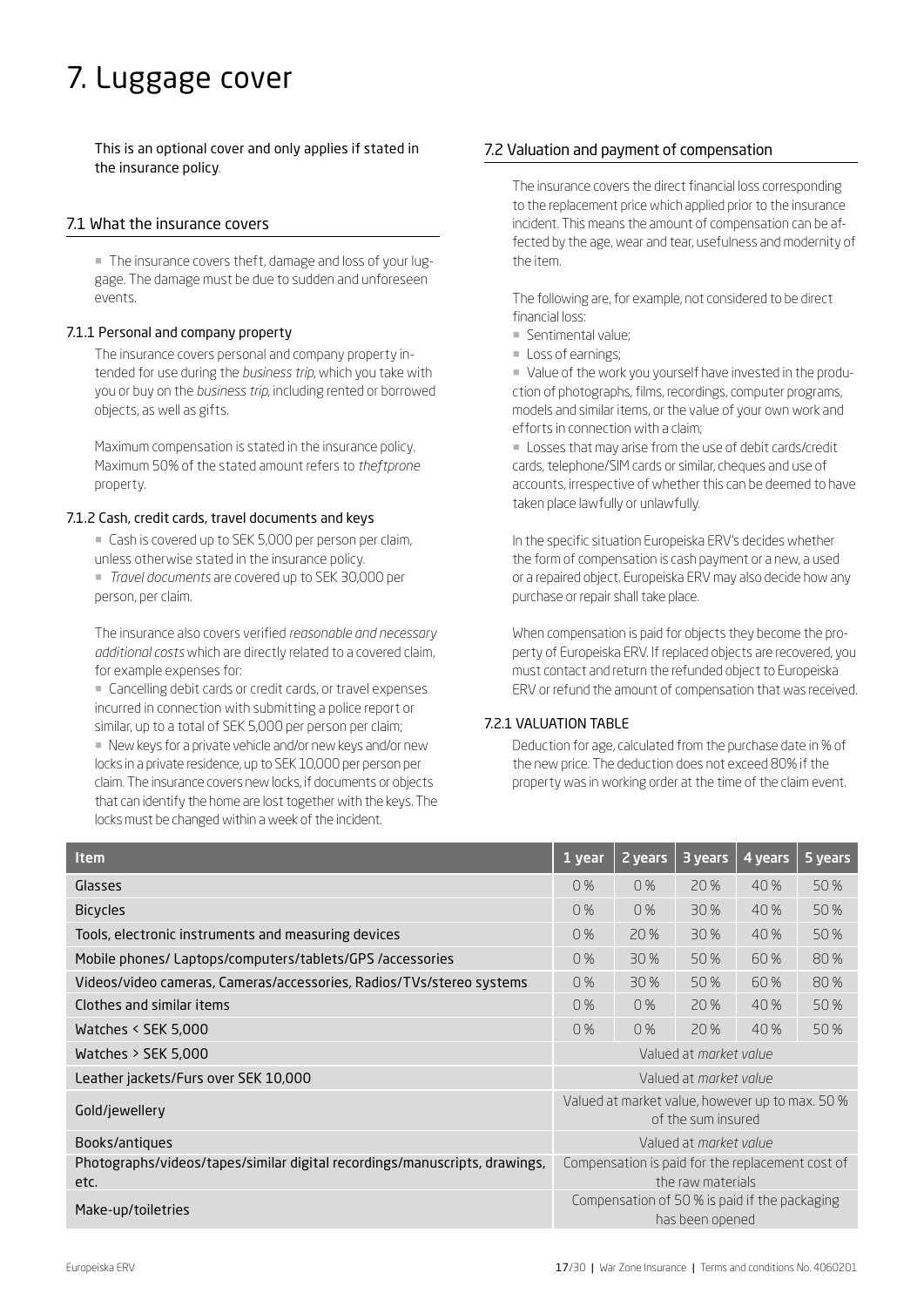## 7.3 Maximum compensation

The sum insured is stated under 9.1 and and applies unless otherwise stated in the insurance policy.

## 7.4 Limitations/Exclusions

The insurance does not cover:

a) Goods intended for sale or processing, sample collections, samples of merchandise, advertising gifts and articles, or similar;

b) Stamps, coins and bank notes of value to collectors, manuscripts, drawings or valuable documents;

c) Animals;

d) Motor vehicles, caravans, trailers, aircraft, parachutes, hang-gliders, yachts and motor boats or other similar conveyances. The insurance does not apply to parts or accessories for the above-mentioned vehicles and water crafts.

Compensation is not payable for:

e) Superficial *damage*, such as scratches or similar *damage* that do not reduce the value of utility;

f) Money, *travel documents* and documents of value which are left behind, lost or mislaid, are handed over for transport or check-in or entrusted to the care of others, who are not under your supervision and control;

g) *Theft-prone property* and *particulary valuable property* left behind in a motor vehicle parked overnight (overnight parking comprises the hours between 22:00 and 06:00); h) Expenses that can be reimbursed by another party under law, other provisions, conventions, insurance or compensation claims;

i) Property belonging to the *company* is covered by this insurance only if compensation cannot be obtained through other insurance or contract.

## 7.5 Precautions/Security directives

In order to qualify for full compensation, you must handle your property with due care so that theft and damage can be prevented as far as possible, and you must be able to document your claims with receipts/documents demonstrating the value of the lost/damaged items. It is important to note that *theft-prone property*, delicate or *particularly valuable property* requires special supervision.

Forgetfulness is an indication that requirements concerning standards of care have not been observed, and this may result in reduced compensation.

Requirements concerning standards of care also mean that: ■ Means of transportation or temporary residence should not be left unlocked, or with open windows. Temporary residence includes e.g. apartment, hotel room, passenger cabin, or similar.

¡ *Money*, *travel documents* and *theft-prone property* must be locked in a safe deposit box, suitcase, cabinet, drawer, or similar, when you leave your temporary residence;

¡ *Theft-prone property* must not be left unattended or kept in luggage that is checked in without being under your immediate control and supervision;

¡ *Particularly valuable property* may not be left in a motor vehicle;

¡ The insurance does not apply in respect of property that the *insured*, prior to departure from the *residence* or the workplace or when returning to any one of these places, leaves in a motor vehicle for longer time than is normally required for immediate loading or unloading.

¡ *Particularly valuable property* must, wherever possible, be carried in hand luggage or be checked in separately subject to special precautions;

**• Bottles or other liquid containers, except for cosmetics** and toiletries, must not be placed in checked-in luggage;

Failure to meet these requirements to exercise standards of care may result in reduced or no compensation. The amount by which the compensation is reduced depends on the circumstances, amongst other things the degree of negligence and its significance to the claim and the value of the item of property.

## 7.6 Documentation in the event of a claim

¡ Police report from local authorities in the event of theft or loss;

¡ P.I.R. (Property Irregularity Report) from the airline or report from other carrier if your luggage has been damaged or lost while it was in the airline's /carrier's custody;

¡ Receipts, warranties or similar documenting the age and value of the property.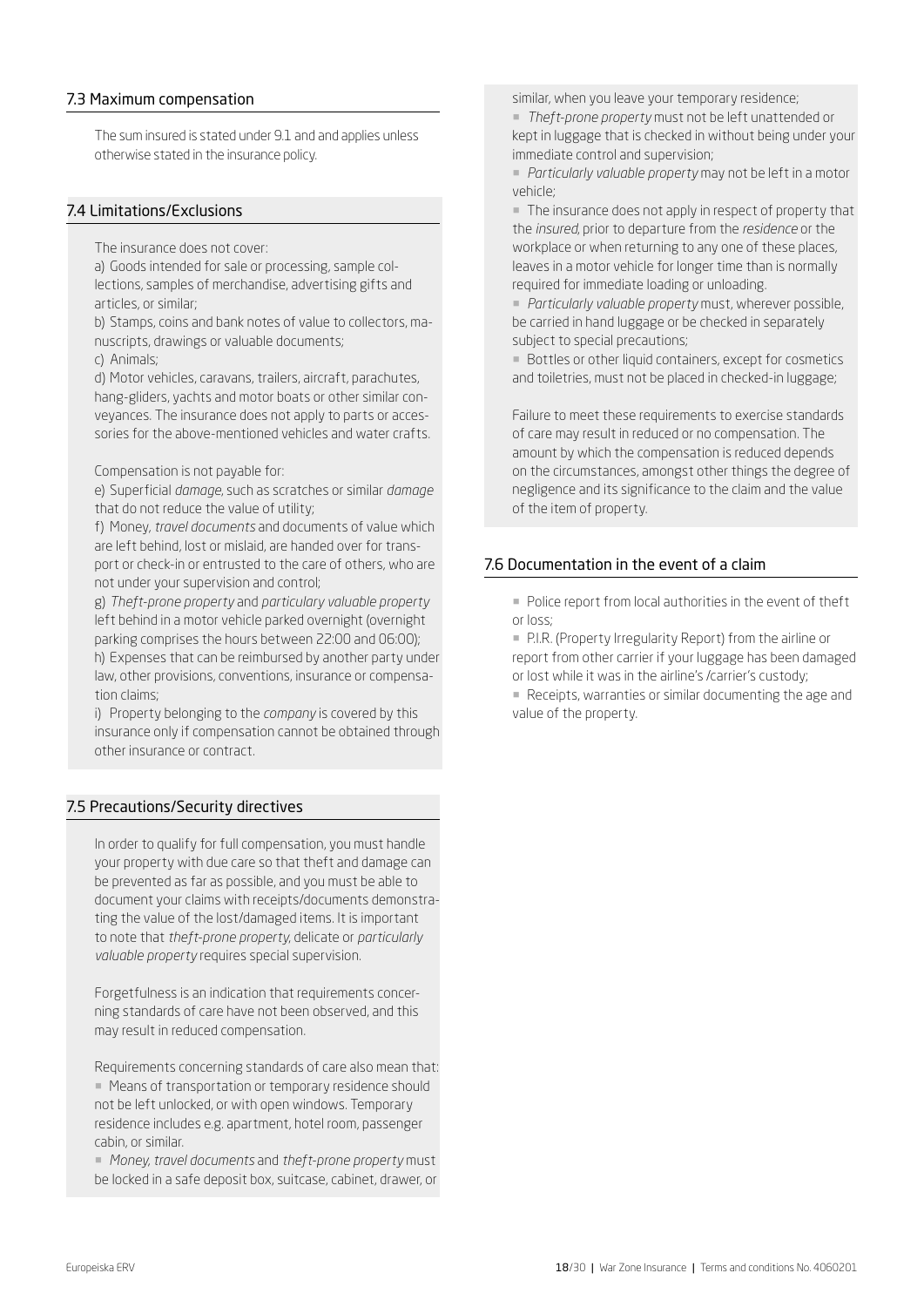## 8. Curtailment

This is an optional cover and only applies if stated in the insurance policy.

## 8.1 What the insurance covers

If you have to interrupt your stay and travel back to your country of residence, the insurance covers *reasonable and necessary additional costs* for:

#### 8.1.1.A. Private curtailment

*Return* to your *country of residence*, if your *business trip* has to be interrupted due to:

¡ Serious *unforeseen illness or injury* resulting in hospitalisation or death of your *close relatives*;

¡ Serious *damage occurring in your private home* which requires your immediate attendance.

#### 8.1.1.B. Business-related curtailment

*Return* to your *country of residence*, if your *business trip* has to be interrupted due to:

¡ Serious *unforeseen illness or injury* which results in hospitalisation or death among your *close colleagues* in your *country of residence*;

¡ Serious *damage occurring at the workplace* which requires your immediate attendance;

¡ A sudden and unforeseen *event* at the *destination*, which makes it impossible to carry out your business or makes the purpose of the *business trip* impossible.

#### 8.1.2 Maximum cover

The insurance covers *reasonable and necessary additional costs* for:

¡ Transport to the *country of residence* at the same form/ class of transport as you have chosen on the original journey, maximum on commercial flights;

**E** Return/new outbound journey to the place where your trip was interrupted and subsequent *return* to your *country of residence* with the same form/class of transport as you have chosen on the original journey, maximum on commercial flights. The *return* journey must be undertaken not later than 3 months after your curtailment;

 $\blacksquare$  If you travel by private car we will reimburse SEK 1,85 per kilometre.

¡ Unused travel expenses, maximum SEK 50,000.

## 8.1.3 Limitations/Exclusions

#### The insurance does not cover:

a) Costs if your *return* journey is less than 12 hours before your originally scheduled arrival time at which you were due to arrive to your *country of residence*.

b) In case the person causing the need for curtailment went on the same *trip* as you and had to be *repatriated*; c) Costs for *return journey* arranged by you yourself, which Europeiska ERV would not have incurred if Europeiska ERV had arranged the transport.

d) Compensation is paid only for costs that cannot be reimbursed by other party.

#### 8.1.4 Precautions/Security directives

■ The home journey must be approved by Europeiska ERV's assistance company or Europeiska ERV before commencement of travel.

¡ The home journey must be undertaken by regular, scheduled means of transportation, alternatively, by motor vehicle.

 $\blacksquare$  It is a condition that the criteria for curtailment are met at the time of *return* journey.

### 8.1.5 Documentation in the event of a claim

■ Medical certificate, copy of medical record from treating physician during your *business trip*

- Copy of death certificate:
- ¡ In the event of bankruptcy, fire, burglary, etc., a copy of
- the petition for bankruptcy, police report or damage report;
- ¡ The reason for the interruption of the trip must be substantiated through customary written statements.
- Proof of travel or other documentation showing the *destination*;
- Receipts for expenses incurred by you.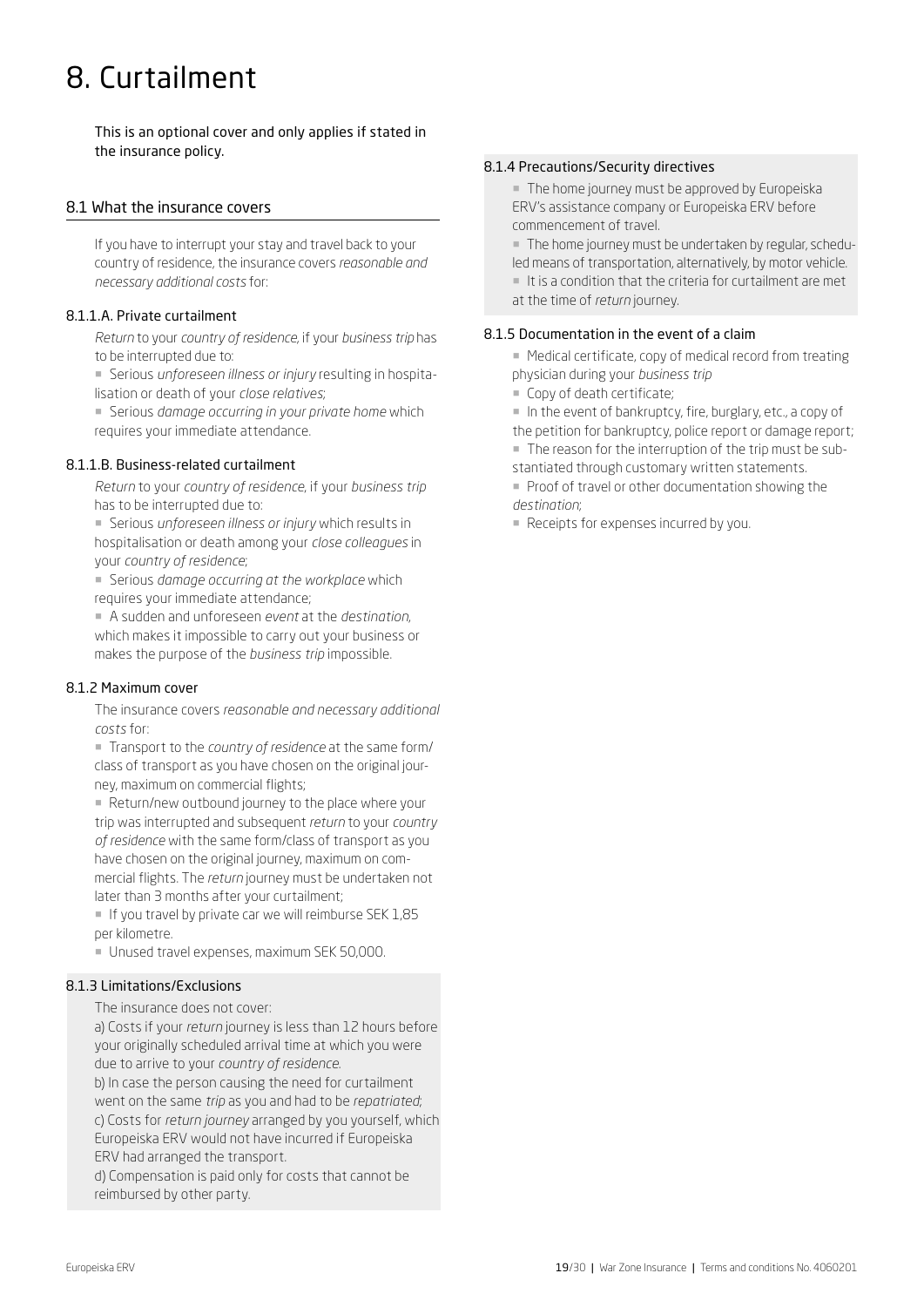## 9. Replacement employee

This is an optional cover and only applies if stated in the insurance policy.

It is required that the claim is covered under insurance section 1. Illness and injury or 8. Curtailment.

## 9.1 What the insurance covers

The insurance covers *reasonable and necessary costs*, if you have to interrupt the *business trip* and have to be replaced by another member of staff in cases where: ¡ You are unable to work because of *emergency/unforeseen illness*, *injury* or death;

¡ You are curtailed in accordance with the cover for Private Curtailment 8.1.1.A or Business-related Curtailment 8.1.1.B;

The insurance covers *reasonable and necessary costs* for: ¡ Transport from the replacement person's residence or workplace to your location and back again using the same means of transport as you, however to maximum economy class;

**If replacement person travels by private car we will** reimburse with SEK 1,85 per kilometre.

## 9.1.2 Maximum cover

Transport: *reasonable and necessary costs.* 

## 9.1.3 Limitations/exclusions

The insurance does not cover:

a) expenses for a journey arranged by you yourself without approval from Europeiska ERV, or expenses for travel which Europeiska ERV would not have incurred if Europeiska ERV had arranged the transport. b) Compensation is paid only for costs that cannot be reimbursed by other party.

#### 9.1.4 Precautions/Security directives

¡ Trips must be approved by Europeiska ERV's alarm centre or Europeiska ERV before commencement of travel.

¡ Proof of your incapacity for work and the number of sicklisted days, must be provided through medicalcertificates issued by an impartial, qualified physician.

If you neglect your duty to adhere to these instructions, this may entail a partial or total reduction in the amount of compensation.

#### 9.1.5 Documentation in the event of a claim

- Medical certificate, copy of medical record from treating physician during your business trip
- ¡ Copy of death certificate;
- ¡ In the event of bankruptcy, fire, burglary, etc., a copy of
- the petition for bankruptcy, police report or damage report;
- ¡ The reason for the interruption of the trip must be sub-
- stantiated through customary written statements.
- Proof of travel or other documentation showing the destination;
- Receipts for expenses incurred by you.

## 9.2 Reimbursement of unused travel expenses

## 9.2.1 What the insurance covers

If a replacement person is not sent out and you are unable yourself to resume work at the location where the *business trip* was interrupted due to *Emergency/unforeseen illness or injury* or curtailment, the insurance covers unused *travel expenses* for the days of travel which could not be carried out.

The actual travel and accommodation costs are divided by the total number of days of travel to calculate the average daily travel rate.

#### 9.2.2 Maximum cover

The maximum compensation is SEK 50,000 per claim.

### 9.2.3 Limitations/Exclusions

a) The insurance does not cover expenses for a journey arranged by you yourself without approval from Europeiska ERV, or expenses for travel which Europeiska ERV would not have incurred if Europeiska ERV had arranged the transport.

b) Compensation is paid only for costs that cannot be reimbursed by other party. Proof of your incapacity for work and the number of sicklisted days, must be provided through medical certificate issued by an impartial, qualified *physician*.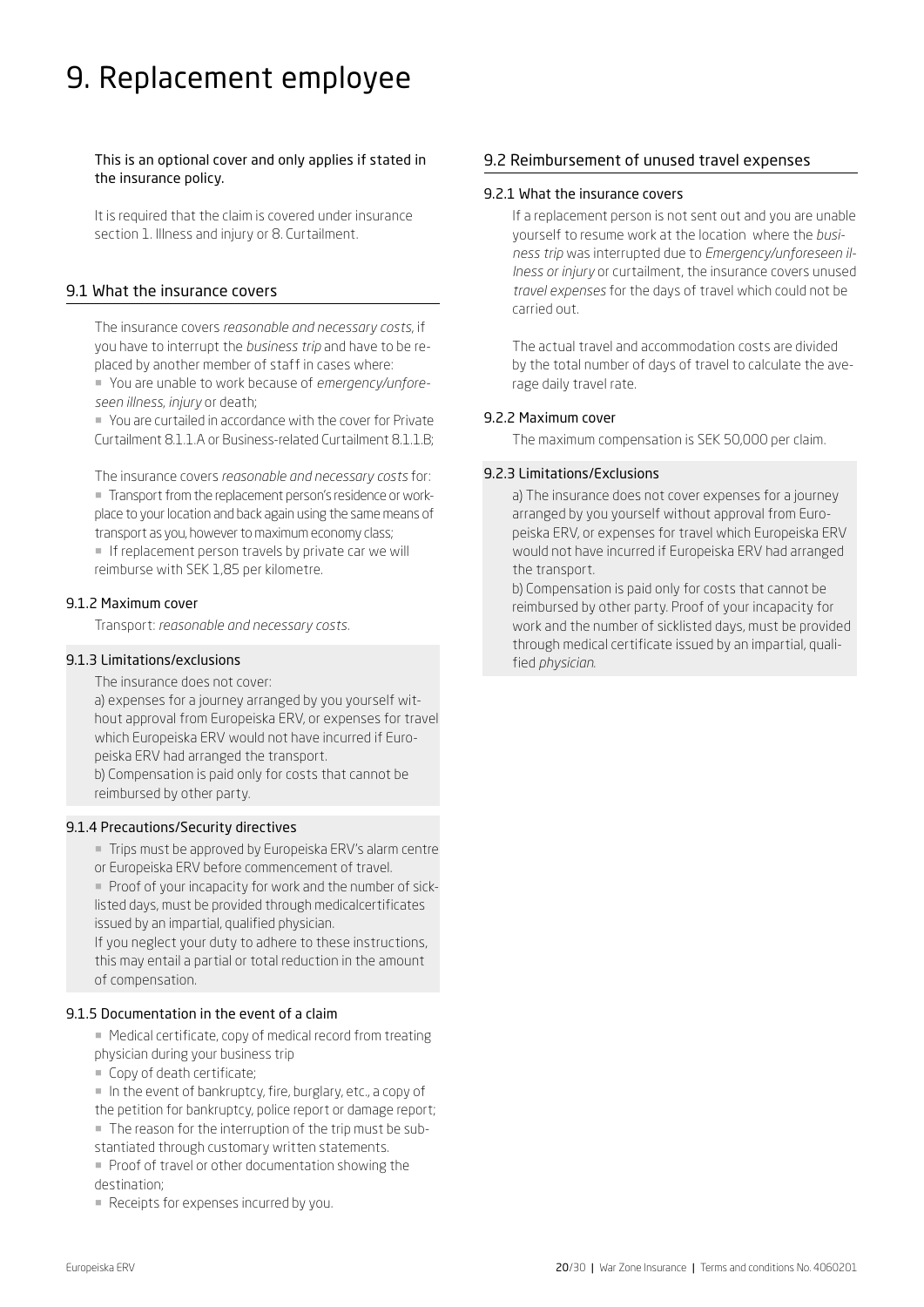## 10. Excess coverage

This is an optional cover and only applies if stated in the insurance policy.

### 10.1 Excess coverage - Home insurance

#### 10.1.1 What the insurance covers

The insurance covers the excess for which you are liable in the event of indemnifiable damages under the terms of your Home insurance – when damages occur in your uninhabited permanent residence in your *country of residence*  during your *business trip*. It is a condition that none of the persons living in the residence were home at the time when the damage occurred.

#### 10.1.2 Maximum compensation

The maximum compensation is SEK 15,000 per claim event.

## 10.1.3 Limitations/Exclusions

The claimed amount from the home insurance must exceed the excess amount for the insurance coverage. The claim must be approved and settled by your home insu-

rance before compensation for the excess can be paid.

#### 10.1.4 Documentation in the event of a claim

¡ Copy of the claim settled by your home insurance, documenting that compensation has been paid and the excess deducted;

¡ If the incident has been notified to the police, a copy of the police report must be attached.

## 10.2. Excess coverage - Car insurance

#### 10.2.1 What the insurance covers

The insurance covers the excess if your private car, private leased car or motor cycle suffers indemnifiable damage during your *business trip* or is parked and unused in your country of residence during your *business trip*. You may also use a private car/motor cycle belonging to someone in your household registered at the same residential address as you.

If you by mistake have fuelled the private vehicle/motor cycle with wrong fuel the excess for cleaning the tank and towing to the nearest workshop is compensated.

#### 10.2.2 Maximum compensation

The maximum compensation is SEK 15,000 per claim.

## 10.3 Limitations/Exclusions

a) The claimed amount must exceed the excess amount for the motor insurance coverage;

b) The claim must be approved and settled by the motor insurance before compensation for the excess can be paid.

Excess coverage for motor insurance does not apply for: a) Damages covered under the motor vehicle's mechanical breakdown coverage or legal expenses coverage.

- b) Compensation relating to motor breakdown cover;
- c) Loss of bonus;
- d) Compensation for business interruption or rental car/motor cycle expenses;
- e) Wear and tear;
- f) Damage arising due to your violation of the local legislation/traffic law.

g) Damage arising when travelling for a period longer than 30 days;

h) Damage which affects a car other than the one owned or rented by you.

### 10.4 Precautions/Security directives

¡ If excess coverage shall apply in respect of an event that also includes property damages, as specified under section 7. Luggage coverage, and where a deduction has been made for the damages in consideration of the pertinent requirements regarding standards of care, the same deduction that applies for the damages will also apply for the excess coverage.

¡ It is a condition for coverage that damages must have occurred during the time that you were engaged in a *business trip*.

## 10.5 Documentation in the event of a claim

¡ Copy of the claim settlement from your comprehensive insurance, attesting that compensation has been paid and the excess has been deducted;

¡ If the incident has been notified to the police, a copy of the police report must be attached.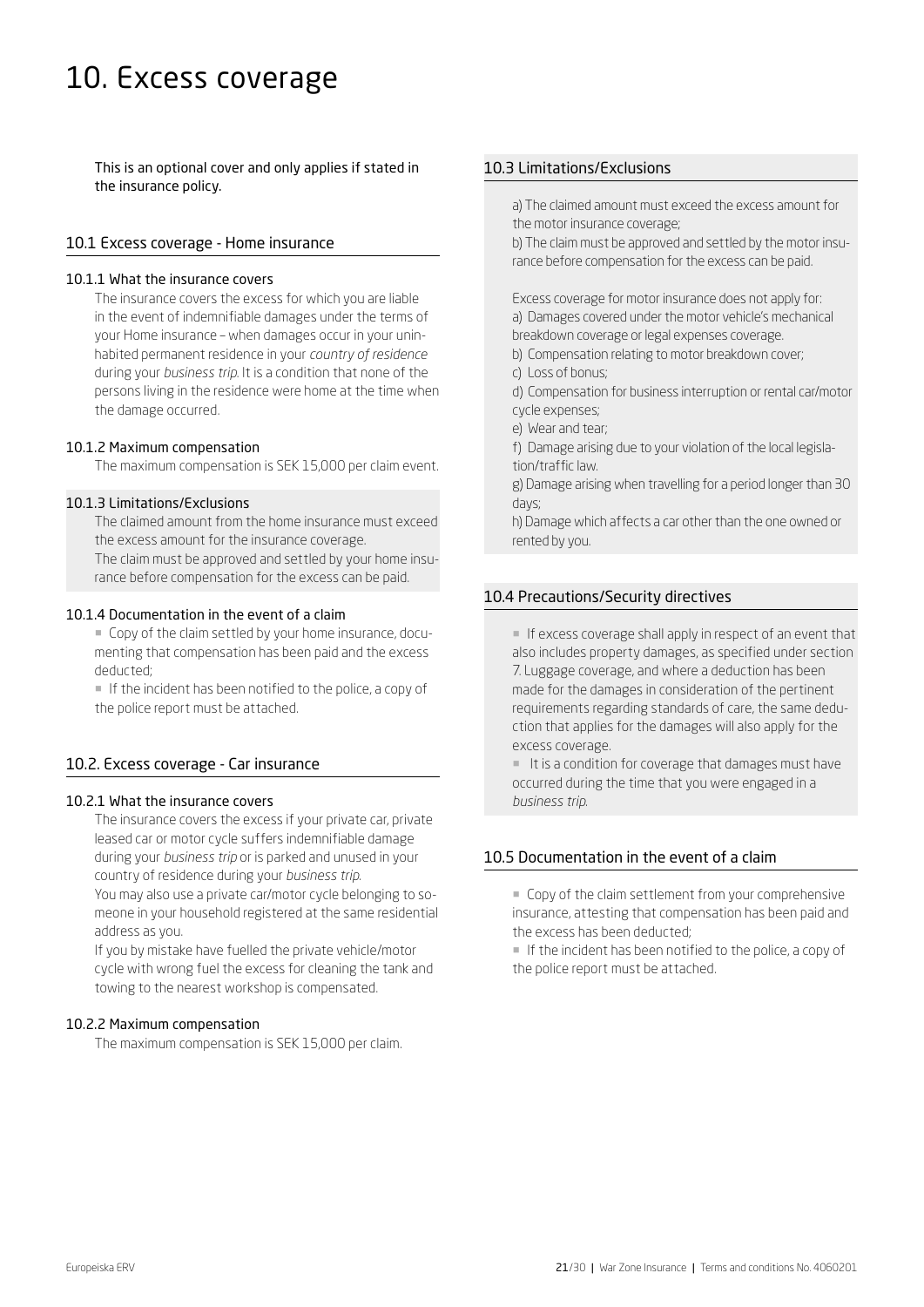## 11. Excess elimination for hired vehicle

This is an optional cover and only applies if stated in the insurance policy.

### 11.1 What the insurance covers

If your rented car, mobile home, boat, motorcycle, moped, snow mobile or bicycle is damaged during the *businesss trip* the insurance covers the excess you are liable to pay to the rental firm. If the cost for repair is lower than the excess the insurance instead covers those repair costs.

## 11.2 Maximum cover

The maximum cover is SEK 25,000 per claim.

## 11.3 Limitations/Exclusions

The claim must be approved and settled by the rental firm's insurance before compensation for the excess can be paid. The insurance does not apply if you have not taken out full comprehensive insurance for the rented car, mobile home, boat, motorcycle, moped or snowmobile.

#### 11.4 Documentation in the event of a claim

- ¡ Copy of rental agreement;
- ¡ Receipt for payment of excess/repair costs..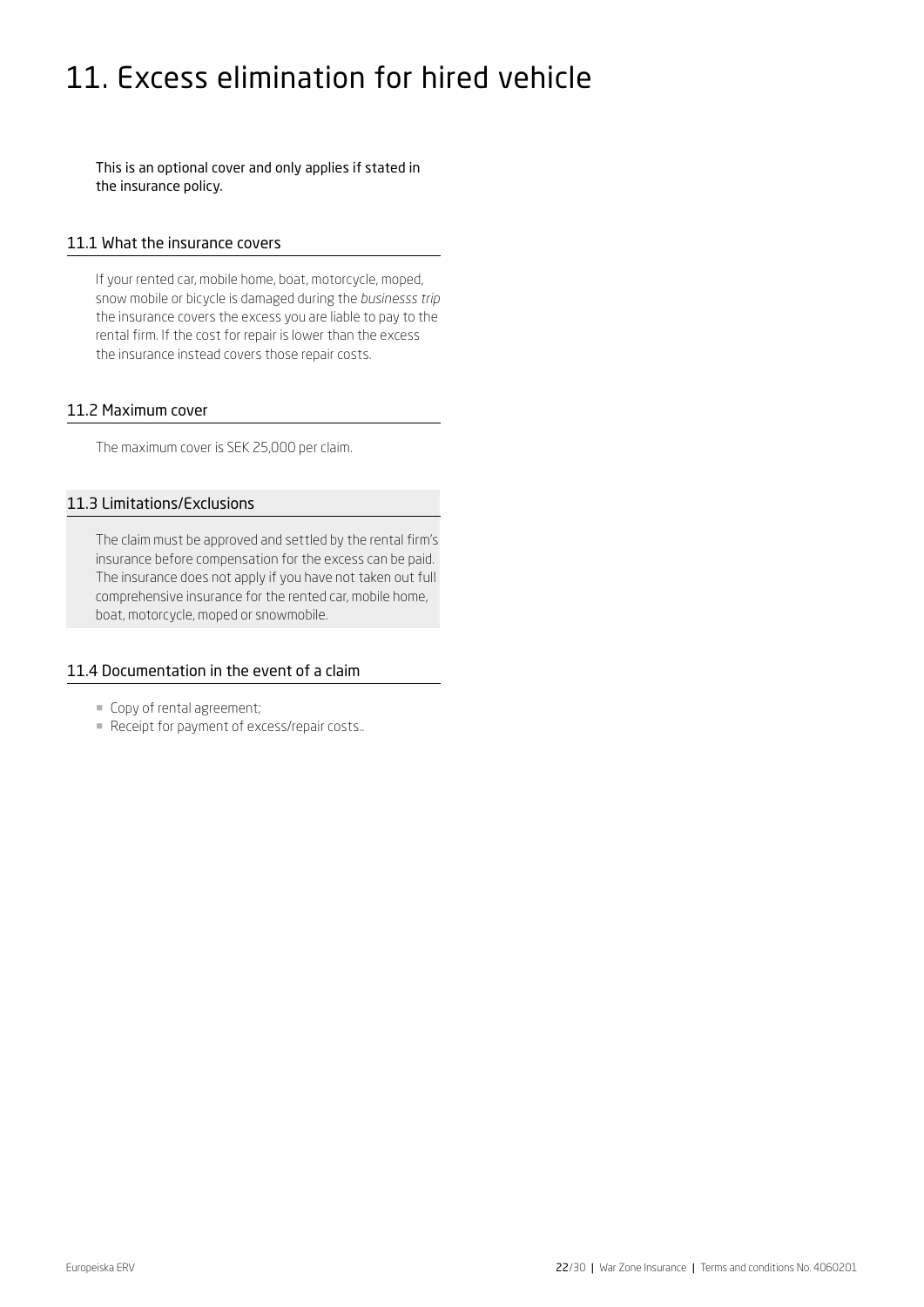## 12. Common terms and conditions of the contract

## 12.1 Validity and payment of premium

The period of insurance is deemed to commence at 00.00 hours, on the commencement date, and the validity period is stated in the insurance policy.

The insurance only applies provided it is paid before the valdity period commences.

If the contract is taken out on the commencement date, the insurance is considered to commence first when the contract is entered into. The scope and the scale of premium amounts, are stated in the Insurance policy.

If the insurance is to be invoiced the premium is considered to be paid when the invoice is sent provided that the invoice is paid in time, even if this means that the premium is delivered to Europeiska ERV after the trip has commenced.

## 12.2 Disclosure and increased risk

An individual who wishes to take out insurance, must be prepared, at Europeiska ERV's request, to provide information that may influence the decision as to whether insurance can be granted. The same applies if the policyholder applies for additional coverage or renewal of insurance policy. The policyholder must provide correct and complete answers to Europeiska ERV's questions. Even without being asked to do so, the policyholder is obliged to provide information concerning circumstances that are of obvious significance for risk assessment. During the term of insurance, the policyholder must, on request, provide Europeiska ERV with information relating to those circumstances stated the first paragraph.

A policyholder who realises that Europeiska ERV has previously received incorrect or incomplete information concerning circumstances that obviously are of significance for risk assessment, must rectify the information that has been submitted to Europeiska ERV without unreasonable delay.

If the policyholder, in fulfilling his duties to provide information, as stated above, has acted fraudulently or in contravention of faith and honour, the contract will be declared null and void in accordance with the provisions of the Swedish Contracts Act (1915:218) and other acts-in-the-law in the area of property rights, and Europeiska ERV will be discharged from all liability in regard to insurance incidents that may occur thereafter.

If the policyholder has otherwise, intentionally or through carelessness, neglected his obligation to disclose information, and if Europeiska ERV can prove that Europeiska ERV

should not have granted insurance coverage if the policyholder had duly fulfilled his obligation to disclose information, Europeiska ERV will be discharged from liability in regard to insurance incidents. If Europeiska ERV can show that Europeiska ERV could have granted insurance coverage against a higher premium, or otherwise on other terms and conditions than those which were agreed, Europeiska ERV's liability will be limited to the level of liability which corresponds to the premium which has been paid and such conditions that were otherwise agreed. If Europeiska ERV has not procured reinsurance which would otherwise have been the case, liability will be adjusted accordingly.

Europeiska ERV's liability does not fall away, and is not limited in accordance with the provisions stated in the second paragraph, if, at the time when the obligation to disclose information was neglected, Europeiska ERV realised, or should have realised, that the information which was actually submitted was incorrect or incomplete. The same shall apply if the incorrect, or incomplete, information was later of no significance, or ceased to be of significance, in regard to the content of the insurance contract.

## 12.2.1 Increased risk

If there is an increased risk for insurance incidents due to changes of such circumstances that have been specified in the Insurance policy, or concerning which the policyholder informed Europeiska ERV in connnection with contract closing, and if the insured has taken action or consented to action which will entail increased risk, Europeiska ERV will be wholly, or partly, discharged from liability.

The same will apply if such increased risk has otherwise occurred and the policyholder has neglected to report this fact, in line with the instructions in the insurance contract.

#### 12.2.2 Accumulated risk in connection with group travel

The policyholder must inform Europeiska ERV, at the latest 14 days before the day that travel by boat, train, bus or aircraft is commenced, concerning each journey where several insured persons participate, and where the accumulated insurance amount in the event of death exceeds MSEK 100.

- ¡ A supplementary premium is charged for accumulated risks in excess of MSEK 100.
- ¡ In the event of neglect to notify Europeiska ERV of such accumulated risk, or if the notified supplementary premium is not paid, Europeiska ERV's liability will be limited to MSEK 100.

#### Common limitation for 12.2.2

Maximum compensation for accumulated risk claims is MSEK 200.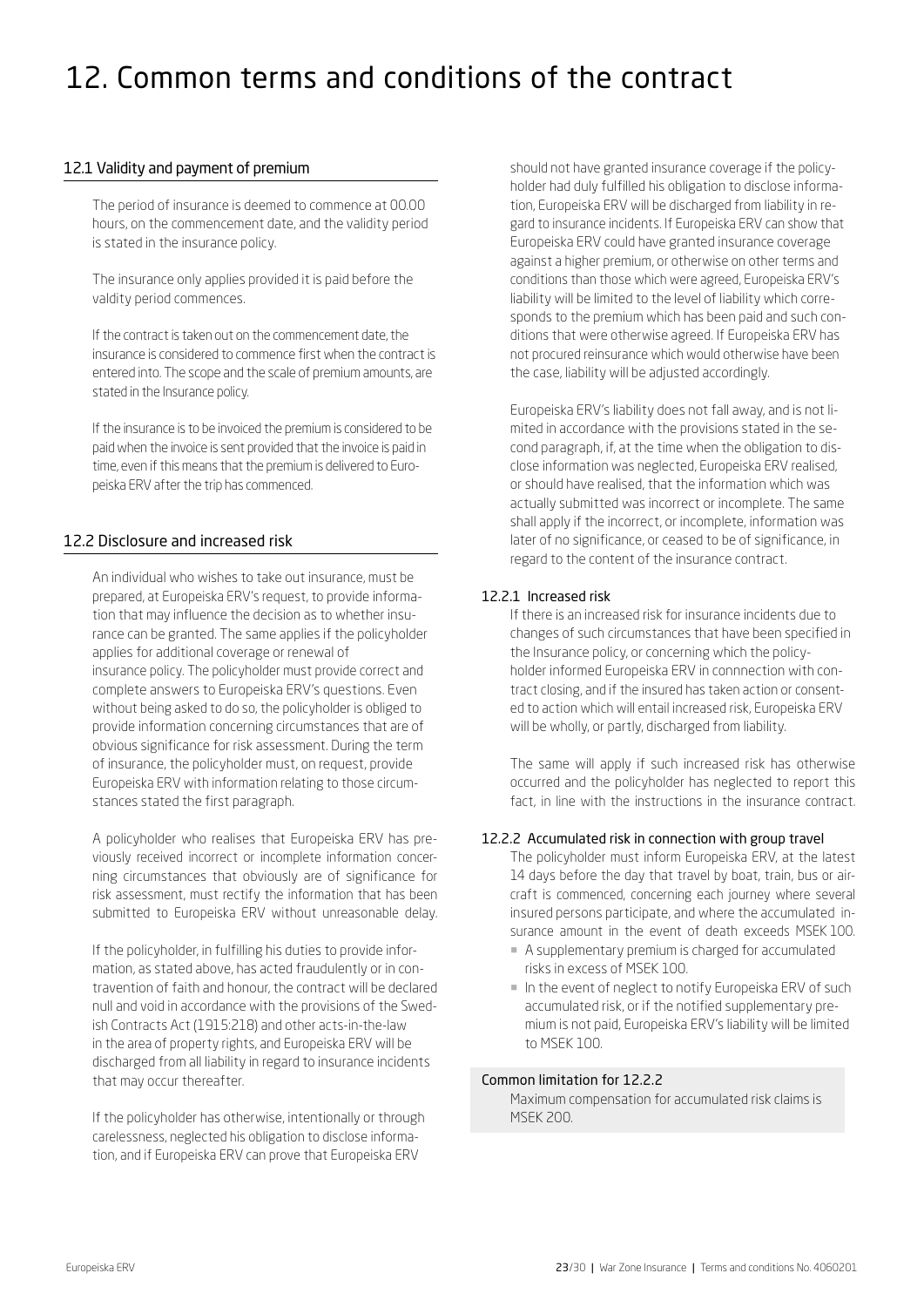## 12.3 Aviation accident

In the event of an *accident* during a flight, compensation is only payable if you were a passenger on an *aircraft* which flies under a national symbol. Passengers are deemed to be only those persons on board an aircraft who do not have, or who do not perform, a function or task connected with the flight.

### 12.4 Nuclear damages

*Accidents,* whose origin and proportion are connected with nuclear process or radioactive disintegration, are included under this insurance only provided that the nuclear process or the radioactive disintegration are not in any way associated with military manoeuvres in which the insured participates.

#### 12.4.1 Limitations

The insurance amount, in the event of nuclear *damages*, is limited to *disability* and death at SEK 200 000.

#### 12.5 War damages

The insurance does not apply for damages that occur when the insured is an *active participant in war*, warlike conditions, act of terror, revolution, civil commotion, riots or similar disturbances, or has assumed assignments connected therewith, in the capacity of reporter or similar.

### 12.6 Rescue obligation

When an insurance incident occurs, or imminently threatens to occur, you must take action, to the best of your ability, to restrict or limit damages and, if another party is liable to pay damages, in order to preserve the rights that the insurance company may have against that party. If you wilfully omitted to fulfil your duty in accordance with the provisions stated under the first paragraph, compensation may be reduced, as far as you are personally concerned, in accordance with what is reasonable in consideration of your situation and the general circumstances.

The same will apply if you have neglected your duties, knowing that this entails a considerable risk for the occurrence of damages, or otherwise through gross negligence.

#### 12.7 Action in the event of claim

(also see item 13. Notification of claim)

#### 12.7.1 Rules governing claims settlement

Damages must be reported to Europeiska ERV without delay, however, at the latest within six months after ascertainment of the damages.

If a claimant has neglected to follow the rules concerning the necessity to report insurance incidents to Europeiska ERV within 6 months, or conditions, or instructions in respect of the obligation to cooperate in the investigation of the insurance incident or the company's liability, and where such neglect is to the detriment of the company, the amount of compensation that would otherwise have been paid to the *insured,* may be reduced to the extent as may be considered reasonable in consideration of the circumstances. In the event that you in the case of liability insurance have been as negligent as specified in the first sentence, the insurance company shall have the right to repossess from you a reasonable portion of the amount that the company has paid to the party who has suffered *damages*.

The first paragraph shall not apply if the level of negligence can be deemed to be minor.

You must be able to provide proof that the event occurred during the period that you were on a business trip. You must be able to provide original receipts verifying any claim for compensation.

If you, or any other person who is claiming compensation from Europeiska ERV after the occurrence of an insurance incident, have intentionally or through gross negligence provided incorrect information or have withheld or concealed information of significance for the assessment of the right to receive compensation from the insurance company, the amount of compensation that would otherwise have been paid to him/her will be reduced to the extent as may be considered reasonable in consideration of the circumstances, or may result in non-payment of compensation.

#### 12.7.2 Inspection and repairs

A person who is claiming compensation has an obligation to assist in any inspection that Europeiska ERV may wish to undertake as a consequence of a claim.

Repairs may be made only after Europeiska ERV's appro-val. The same applies with regard to choice of repair company, method of repairs and material. Damaged items must be held in safekeeping until Europeiska ERV permits otherwise.

### 12.7.3 Failure to take action in the event of damages

If you do not fulfil your obligations, as defined above, the amount of compensation for damages may be reduced by way of a special deduction.

#### 12.7.4 Payment of compensation

Europeiska ERV shall, after receiving information about an insurance incident, take the necessary measures without further delay in order that the claim may be settled. Claims settlement shall be processed with speed and with due consideration to the interests of you and other persons who have suffered losses or damages.

Compensation for damages to which you are entitled, will be paid at the latest 1 month after you have reported the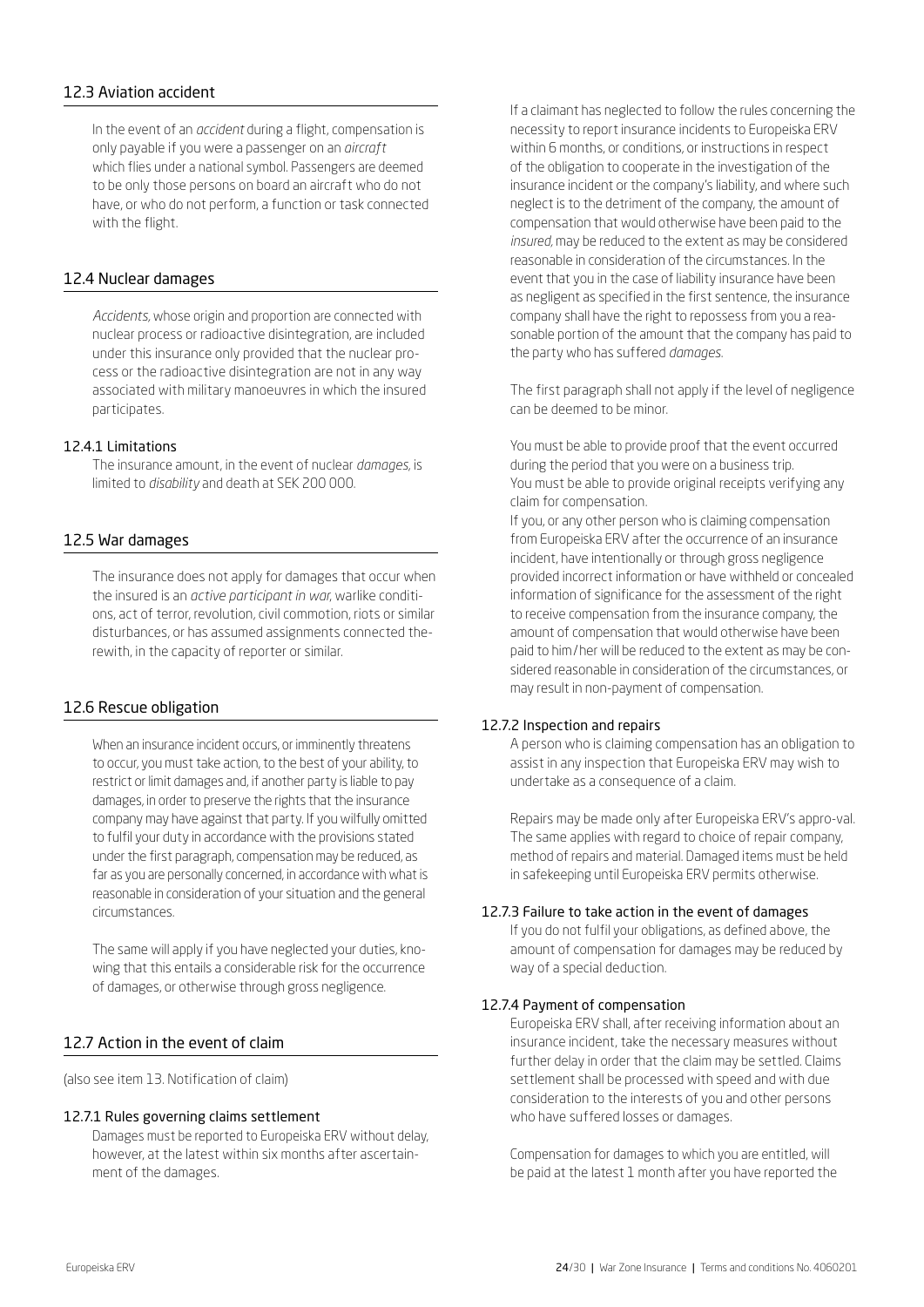insurance incident and have presented the material which can reasonably be required to determine liability to pay compensation. However, this does not apply in the event of inadequate insurance amount in the case of liability insurance, nor does it apply to the extent that the right to compensation is conditional upon repair of the property or that the property shall be replaced, that the pertinent authorities should pass a certain decision, or that some other similar event takes place.

Europeiska ERV will undertake to pay penalty interest in accordance with §6 of the Swedish Interest Act (1975:635) if payment of compensation is not effected within the specified time.

If the person who is claiming compensation clearly is eligible to receive at least a certain amount of compensation, this amount shall be paid immediately, whereupon such amount will be deducted from the final total amount of compenstion.

#### 12.7.5 Counter claim and repossession

Europeiska ERV takes over your right to claim damages in matters relating to health care expenses and other expenses and losses for which the company has paid compensation in accordance with the terms of this insurance. If, after a loss has occurred, you abstains from the rigt to receive compensation from another source in accordance with contractual terms, guarantees or similar, or through repossession, Europeiska ERV's liability to pay compensa-tion will be limited to a corresponding degree, and any compensation that may already have been paid must be repaid to Europeiska ERV.

To the extent that compensation should not by rights have been paid, the person who is entitled to compensation shall be obliged to repay such amount without delay to Europeiska ERV, even if he/ she was not aware that payment was incorrect.

#### 12.7.6 Fraudulent means to provoke an insurance incident

Europeiska ERV will be discharged from obligation toward an *insured* who has endeavoured to provoke an insurance incident by fraudulent means, or through gross negligence. The same applies if the insured otherwise must be assumed to have taken action, or refrained from taking action, knowing that this entailed a considerable risk for the occurrence of damages. In the event that an insured has been instrumental in further aggravating the consequences of an insurance incident, in the mannner specified in the first paragraph, Europeiska ERV will be discharged from liability toward the insured to the extent that these circumstances have impacted damages.

## 12.8 Common exclusions

The insurance does not apply for:

- a) damages resulting from a criminal offense committed by the insured, his/her beneficiary or legitimate heir.
- b) damages that occur when the insured is *an active participant in war*, warlike conditions, act of terror, revolution, civil

commotion, riots or similar disturbances, or has assumed assignments connected therewith, in the capacity of reporter or similar.

Insurance cover, liability to pay any claim or provision of any benefit or service shall be granted only insofar as and as long as not in contradiction to economic, trade or financial sanctions or embargoes enacted by the European Union or Sweden that are directly applicable to the contracting parties.

This shall also apply to economic, trade or financial sanctions or embargoes enacted by the United States of America, insofar as those are not in contradiction to European or Swedish legislative provisions.

Furthermore, international sanctions may create obstacles for the insurance provider regarding delivery of the insurance services, including but not limited to, reimbursement of expenses the claimant and providing assistance may be hindered or become impossible. The insurance provider or any of its partners will in those situations offer the best suitable solution for the parties, taking the circumstances into consideration.

## 12.9 Double insurance

If the same risks are insured by several insurance companies, each insurance company shall have a liability toward you as if the company alone had provided insurance coverage. However, you are not entitled to receive a higher total amount of compensation from the companies than is appropriate to the claim. If the sum of the liability amounts exceeds the loss, liability will be divided between the companies in proportion to the respective liability amounts.

If the same risk is insured also by another insurer that has made reservations according to which he in the event of double insurance shall be totally or partially free of obligations, the same reservations also apply according to the policy conditions of this insurance.

## 12.10 Force majeure

The insurance does not cover loss that may occur if the claims investigation, repairs, or payment of compensation is delayed due to war, war-like conditions, civil war, revolution, or riots, or due to intervention by authorities, strikes, lockout or blockade or similar actions.

## 12.11 Limitation period

A person who wants to claim compensation, or any other insurance cover, must initiate action against Europeiska ERV within a period of ten years from the date when such circumstance in the insurance contract that entitles to in-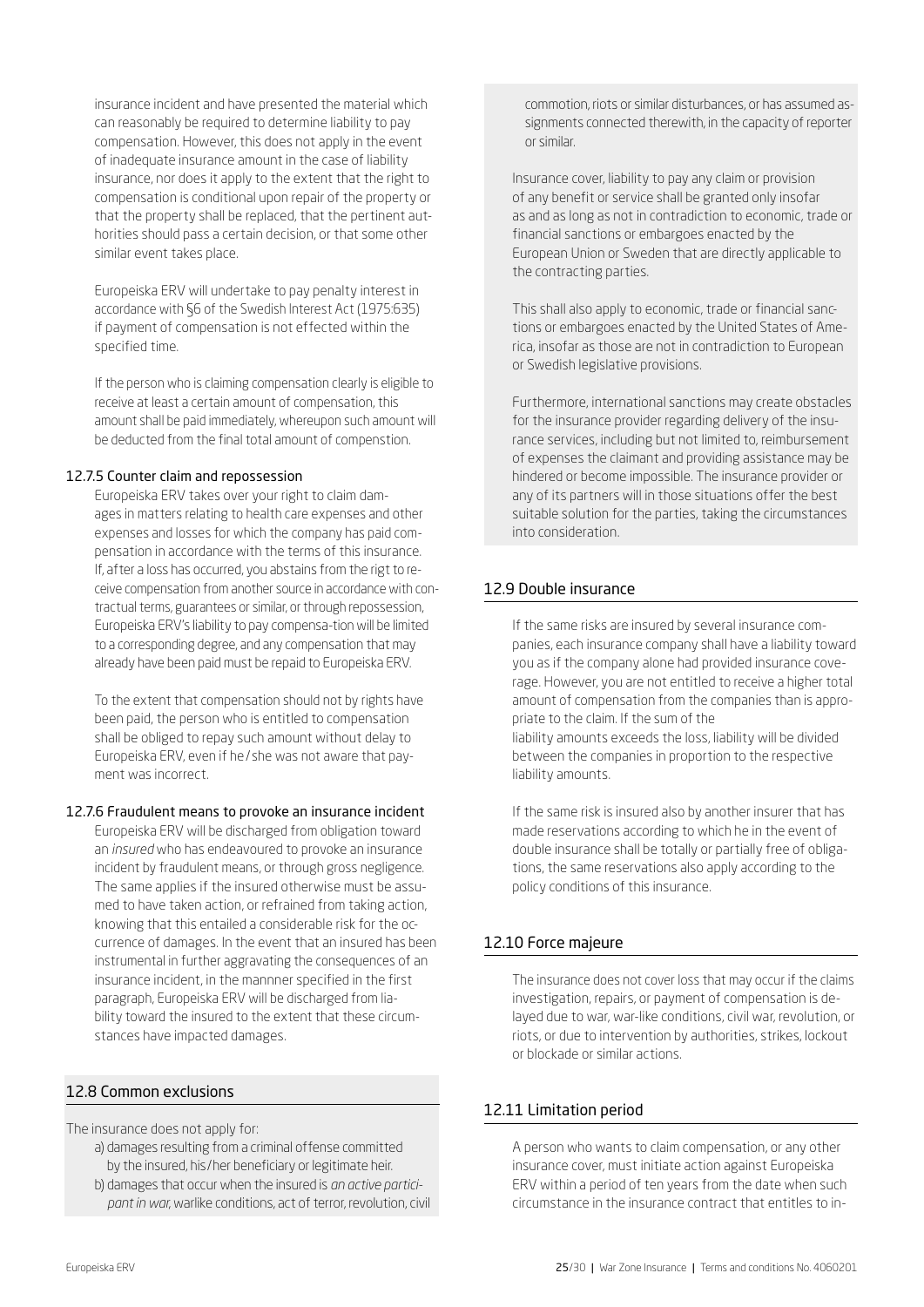surance coverage occurred. If actions are not brought within that period, the right to insurance cover will be lost.

If the person who intends to claim for insurance cover has reported the claim to Europeiska ERV within the prescribed period, as specified in the first sentence, the period to initiate actions against Europeiska ERV is always six months from the date when Europeiska ERV declared that it has passed a final decision regarding compensation.

## 12.12 Applicable law and court of competent jurisdiction

Swedish law shall apply in all matters pertaining to the insurance contract. Disputes arising out of this insurance contract, or these insurance terms and conditions, shall be decided in a Swedish court of law. This shall also apply if disputes relate to damages that have occurred abroad.

## 12.13 Swedish Insurance Contracts Act

In all other respects, the provisions of the Swedish Insurance Contracts Act (Försäkringsavtalslagen – FAL) shall apply.

### 12.14 Personal data processing and disclosure of information

Europeiska ERV values your privacy. We will only use your personal data for the purposes for which you give it to us. We will retain your data for the duration required by our operational purposes.

Europeiska ERV will only disclose your personal data to other organizations where we have your permission to do so, or where we are required to do so by regulation. You also have the right to request, in writing and without cost, information from us about the information we have on you and how it is used. You can also notify Europeiska ERV in writing if you do not want your personal data to be processed for purposes that concern direct marketing.

You have the right to ask us to delete the personal data. Please note that in some cases when you make such a request of personal data, we may not be able to honour your request as this may result in us not being able to fulfil our legal obligations or if there is a minimum statutory period of time for which we have to keep your personal data. If this is the case then we will let you know our reasons. The address is: Europeiska ERV, Dataskyddsombudet, Box 1 172 13 Sundbyberg Sweden Requests for correction of personal ID numbers can be made to the same address.

In the event of a claim, Europeiska ERV is entitled to disclose the information received from the insured and/or policyholder to Europeiska ERV's international network, including our central control unit and service offices. Furthermore, Europeiska ERV can request to seek information on your state of health and treatment from the physicians and hospitals that have treated you. Europeiska ERV may request that you sign a so-called "medical release" giving Europeiska ERV the right to request medical information.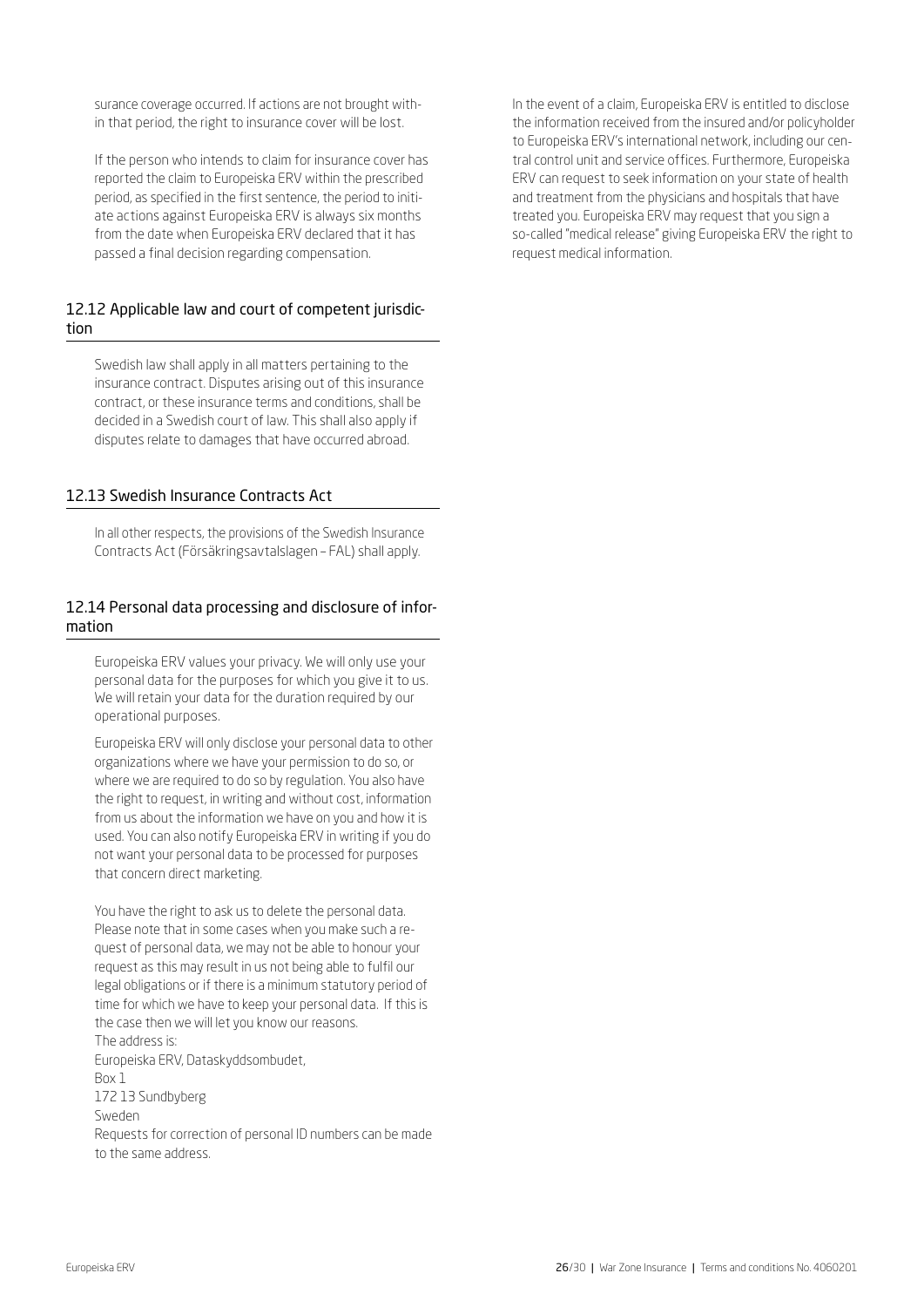## 13. Notification of claim

#### A claim for damages should be sent to:

Europeiska ERV Corporate Claims Box 1 SE-172 13 Sundbyberg Sweden

## Visiting address:

Löfströms Allé 6A Sundbyberg Telephone: +46-(0)770-456 900

Fax: +46-8-454 33 21 E-mail: [corporateclaims@erv.se](mailto:corporateclaims%40erv.se?subject=)

You can also make a claim on [www.erv.se.](https://www.erv.se/foretag/anmal-skada-foretag/) The notification of claim should always include a written statement issued by the employer confirming the business trip and include the documentation stated under each insurance section.

## Recommended procedures if you are not satisfied with the claims settlement

It is our intention at Europeiska ERV to provide personal service which allows for good customer relations. We want to provide quick, effective claims handling when you suffer a loss or injury, followed by prompt payment of equitable compensation in accordance with the terms and conditions of this insurance.

However, if you are not satisfied with our claims settlement, you may have the claim re-examined.

Speak to your claims adjuster again. There might simply have been a misunderstanding. Additionally, new evidence or circumstances may have been presented that can be of some significance in the case. If you are still not satisfied, you can have your case re-examined by Europeiska ERV's Customer Ombudsman; email: kundambassaden@erv.se.

## Re-examination outside EUROPEISKA ERV

## The National Board for Consumer Complaints

(Allmänna Reklamationsnämnden – ARN) The National Board for Consumer Complaints reviews complaints from private individuals, however, excluding matters that pertain to negligence in traffic accidents. Such reviews are free of charge. Address: Box 174 SE-101 23 Stockholm Telephone: +46-8-508 860 00

Claims assessor

If you are not in agreement with us concerning the value of the damaged property, either of the parties can request an impartial valuation.

## Various industry Boards/Committees

#### The Board for Insurance of Persons

(Personförsäkringsnämnden) The Board for Insurance of Persons, in its function as a consumer advisory board, will undertake to provide pronouncements, at the request of the policyholder, in disputes between a policyholder and the insurance company in the area of health-, accident and life insurance. Address: Box 24067 (Karlavägen 108) SE-104 50 Stockholm Telephone: +46-8-522 787 20

## The Board for Bodily Injury

(Ansvarsförsäkringens Personskadenämnd) The board reveiws claims concerning bodily liability insurance excluding motor insurance. Address: Box 24067 (Karlavägen 108) SE-104 50 Stockholm Telephone: +46-8-522 787 20

## Court of law

Even if your case has been reviewed by any of the above mentioned instances, you may appeal to a court of law. Assistance with costs connected with a court hearing can be obtained from:

- ¡ State legal aid which, in certain instances, can provide means-tested contribution to litigation costs, or
- **Legal expenses coverage**

## Advisory services outside EUROPEISKA ERV

#### The Swedish Consumers' Insurance Bureau

(Konsumenternas Försäkringsbyrå)

The Swedish Consumers' Insurance Bureau is run jointly by the insurance companies, the Swedish Financial Supervisory Authority, and the Swedish Consumer Agency. The principal function of the Bureau is to provide advisory services and assistance for private individuals (consumers) and certain business organisations, free of charge, concerning different insurance matters. Address: Box 24215

(Karlavägen 108) SE-104 51 Stockholm Telephone: +46-200-22 58 00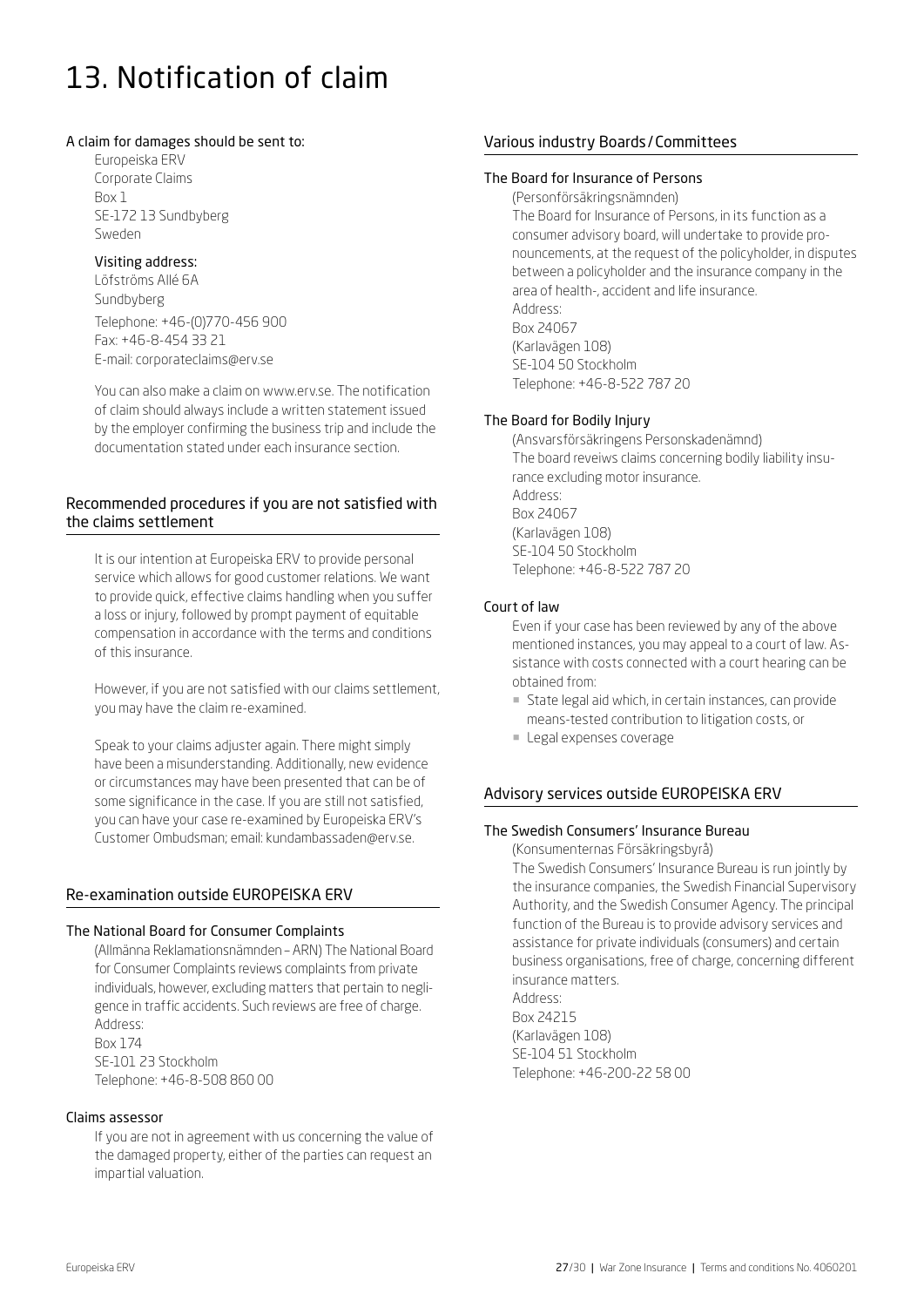## Definitions

Accumulated risk is the aggregation of risk when several insured persons are together in one and the same place, or in one and the same means of transportation or conveyance, and are struck by one and the same event.

Active participation in war: Persons who are deployed by military authorities, including on peace-keeping missions, are regarded as active participants in war. Persons who directly or indirectly take part in military operations or war-like operations are regarded as active participants in war, irrespective of whether they wear a uniform. Anyone who delivers, transports or in some other way handles equipment, instruments, vehicles, weapons or other materiel intended for use in war by a party involved in hostile operations is regarded as an active participant in war. Persons who are sent out on a humanitarian mission are not regarded as being active participants in war.

Acts of Terrorism: Acts of terrorism refers to organized acts of violence directed at the civilian population for the purpose of creating fear and seriously destabilising or destroying the fundamental political, constitutional, economic or social structures of a country.

Acute deterioration is a sudden and unexpected serious flare up of an existing state of health. When adjusting a claim it is taken into consideration if the state of health has been stable two (2) months before departure or if you have changed ongoing medication.

Additional costs: Expenses incurred by the insured exclusively as a consequence of a claim entitled to be covered. If the expenses would have incurred irrespective of the occurrence of the claim, they will not be regarded as additional costs.

Aircraft means a machine that can derive support in the atmosphere from the reactions of the air other than the reactions of the air against the earth's surface. [The Swedish Civil Aviation Authority definition (20030101), Bestämmelser för Civil Luftfart (BCL)].

Assault: Event where one or more persons physically attack a person/persons, for example for robbery or rape.

Bodily injury: Accidental injury is a physical injury that you suffer involuntarily as a result of a sudden external event, external violence against the body.

Business trip: is travel or an assignment undertaken in the course of duty, on the instructions of the employer, unless specified otherwise in the insurance policy.

Chronic condition is a disease or an injury (including mental state) that meets at least one of the following criteria:

- has no known remedy, or recurs;
- leads to permanent functional impairment;
- is caused by physical changes that cannot be reversed;
- requires special training or rehabilitation;
- requires extended monitoring, checks and treatment

Close colleague: The insurer's immediate superior (the person to whom the insured refers) and the persons who report directly to the insured.

Close relative: Spouse, cohabiting partner, registered partner, partner living apart together, children, stepchildren, foster children, siblings, step-siblings, foster siblings, parents, parents-in-law, step-parents, foster parents, grandparents, grandchildren, children-in-law, brother-in-law and sister-inlaw. The parents and siblings of cohabiting partners in these terms and conditions, parents-in-law, brother-in-law and sister-in-law.

Closest relative is spouse, partner, registered partner, partner living apart together, sibling or parents.

Cohabiting partner: A person with whom the insured cohabits under marriage-like conditions and who is registered as being resident at the same address. A requirement for classification of partner is that neither party is married to, nor is the registered partner of, any person other than the person with whom the insured cohabits.

Coma/comatose: Unconsciousness continuing for more than one week.

Country of residence: is the country where you have your permanent residence, and are listed in the civil registry.

Economic disability is a permanent reduction by at least 50% of your future capacity to work due to accident or illness. Your capacity to work is considered to be permanently reduced when all possibilities of gainful employment have been tried and the Swedish Social Insurance Agency or the corresponding agency in the other Nordic countries have granted at least 50% sickness compensation in accordance with the National Insurance Act (1962:381) [lag (1962:381) om allmän försäkring].

Emergency/unforeseen illness or injury: Sudden new illness and injury refers to a sudden and acute deterioration in a person's state of health.

Employee is a person who is permanently or temporarily employed (e.g. substitute, person employed on probation, person engaged on a special project or holiday worker) and is working on a regular basis for an employer at an agreed wage.

Epidemics: Rapid and uncontrollable spread of an infectious disease to a large number of people within a particular area and within a short period of time.

Escort Person who escorts you if you due to illness or injury for medical reasons need personal assistance.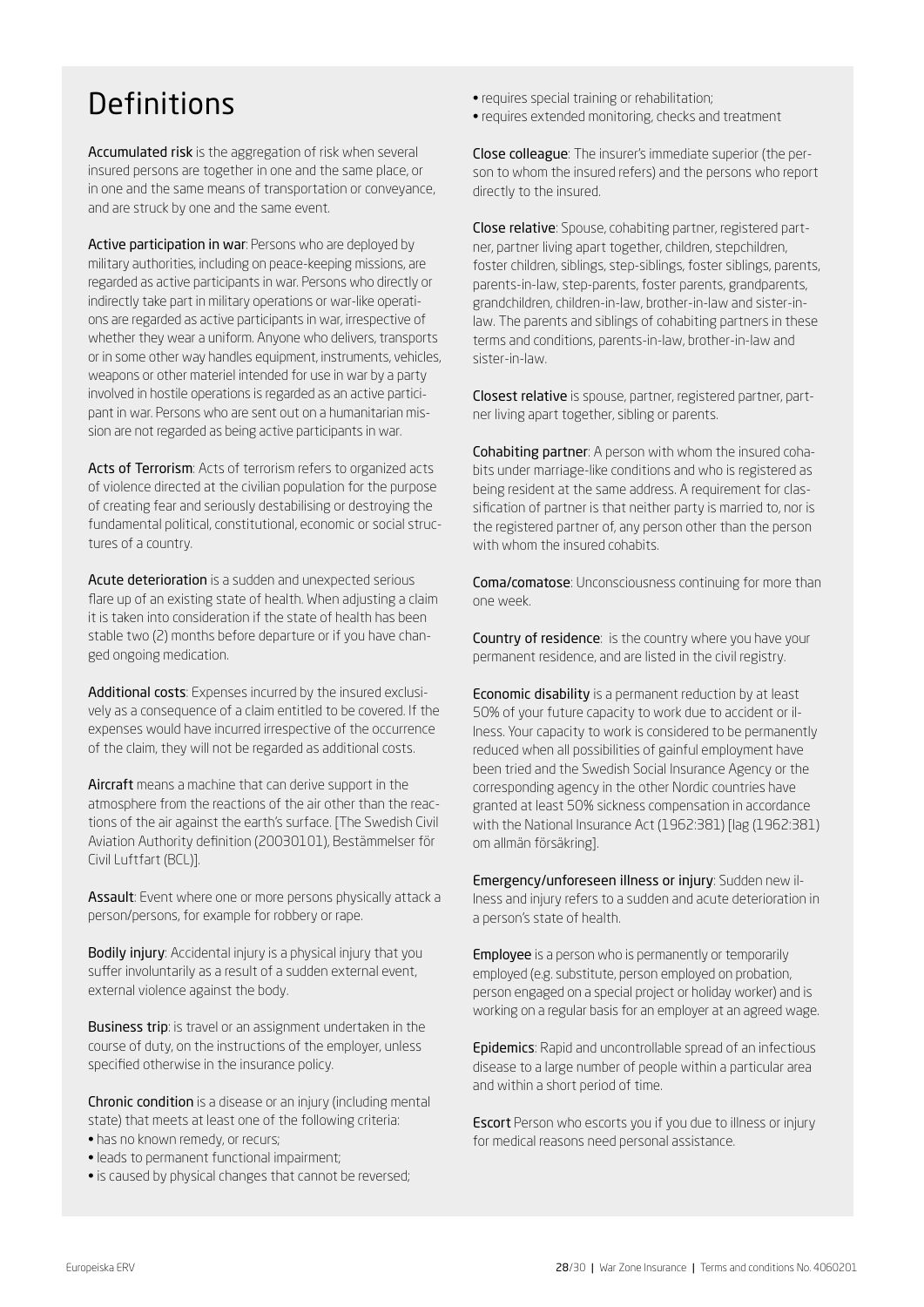## Definitions

Event: e.g. a training session, a course, admission tickets to a sports game, a concert or the like.

Illness is a sudden deterioration of the state of health that is not deemed to be due to an accident.

Insured is the person whose interests are insured against damages or loss, or on behalf of whom insurance has been taken out. You are covered by the insurance as long as you are employed.

Kidnapping Unlawful detention of the insured, including where a political demand or a demand for a ransom is presented.

Luggage: Belongings which you have brought with you on a trip, such as hand luggage or checked-in luggage. Belongings you have purchased and/or acquired on the trip are also covered.

Market value is what it would cost in the open market to buy an item of the same type and in the same condition as the lost / damaged item when loss / damages occurred.

Medical disability is the reduction in physical or mental function, determined regardless of your profession or working conditions, or leisure time interests / activities. It must be possible to make an objective assessment of medical disability. Persistent pain, loss of an internal organ or loss of sensory organ are also classified as medical disability.

Medically necessary refers to a treatment that is essential to identify and treat a medical condition, and is in accordance with generally accepted medical practice and professional standards of medical care in the medical community at the time. The treatment must be consistent with the patient's symptoms, diagnosis and underlying condition.

Money is negotiable coins and banknotes.

Minimum Connection Time: The transfer time the airline or airport state in their timetables as minimum requirement for change of flight. If you have not checked in to your final destination, one hour should be added to the official transfer time.

Mountaineering/rock-climbing: Climbing on rocks and ice with special equipment such as ropes, crampons and step-irons.

Natural disaster: A non-man-made catastrophic situation which unleashes natural forces, including earthquakes, volcanic eruptions, hurricanes/typhoons/cyclones, tropical storms, tornadoes, floods, tidal waves and tsunamis.

Nordic region: Comprises Denmark, Finland, Iceland, Norway and Sweden.

Occurring at place of residence Claim events such as fire, flood or break-in, requiring your personal and immediate attendance.

Occurring at the workplace Claim events such as fire or burglary affecting a substantial portion of the workplace, non-authorized collective walk-outs in the company, fraudulent acts committed by a person employed in the company and requiring your personal and immediate attendance for financial reasons.

Outpatient A patient who receives medical treatment without being admitted to a hospital.

Particularly valuable property: An object or several identical objects together, which without being theft prone property have a combined value of more than SEK 10 000.

Physician Unless otherwise stated in these terms and conditions, the treating physician at the destination who must be qualified to perform the occupation and have a medical degree.

Policyholder: The company/association specified as policyholder in the insurance policy. The policyholder has sole right to enter into an agreement with Europeiska ERV concerning amendments or cancellation, and to receive notice of termination of the insurance policy.

Political unrest: Actions where local population or groups thereof actively attempt to influence those in power and/or authorities with a wish for system changes, often by violent means, which lead to physical intervention by those in power and/or authorities.

Pre-existing medical condition is every medical condition or associated condition that existed or previously required treatment, medication or advice from a physician or other medical staff or that was diagnosed or that you knew about or reasonably should have known about, whether a physician was consulted or not.

Public transport: Publicly available means of transport such as commercial airlines, commercial and/or public bus, train or ferry companies in scheduled operation.

Reasonable and necessary: costs which Europeiska ERV, when the actual circumstances are taken into account, can expect to be standard and customary at the location where the costs incurred.

Regular workplace is the stationary place where the daily work is conducted in the country of residence.

Relative is spouse / partner / registered partner, children, stepchildren, brothers / sisters, parents, grandparents, parents-inlaw, grandchildren, brothers- / sisters-in-law,